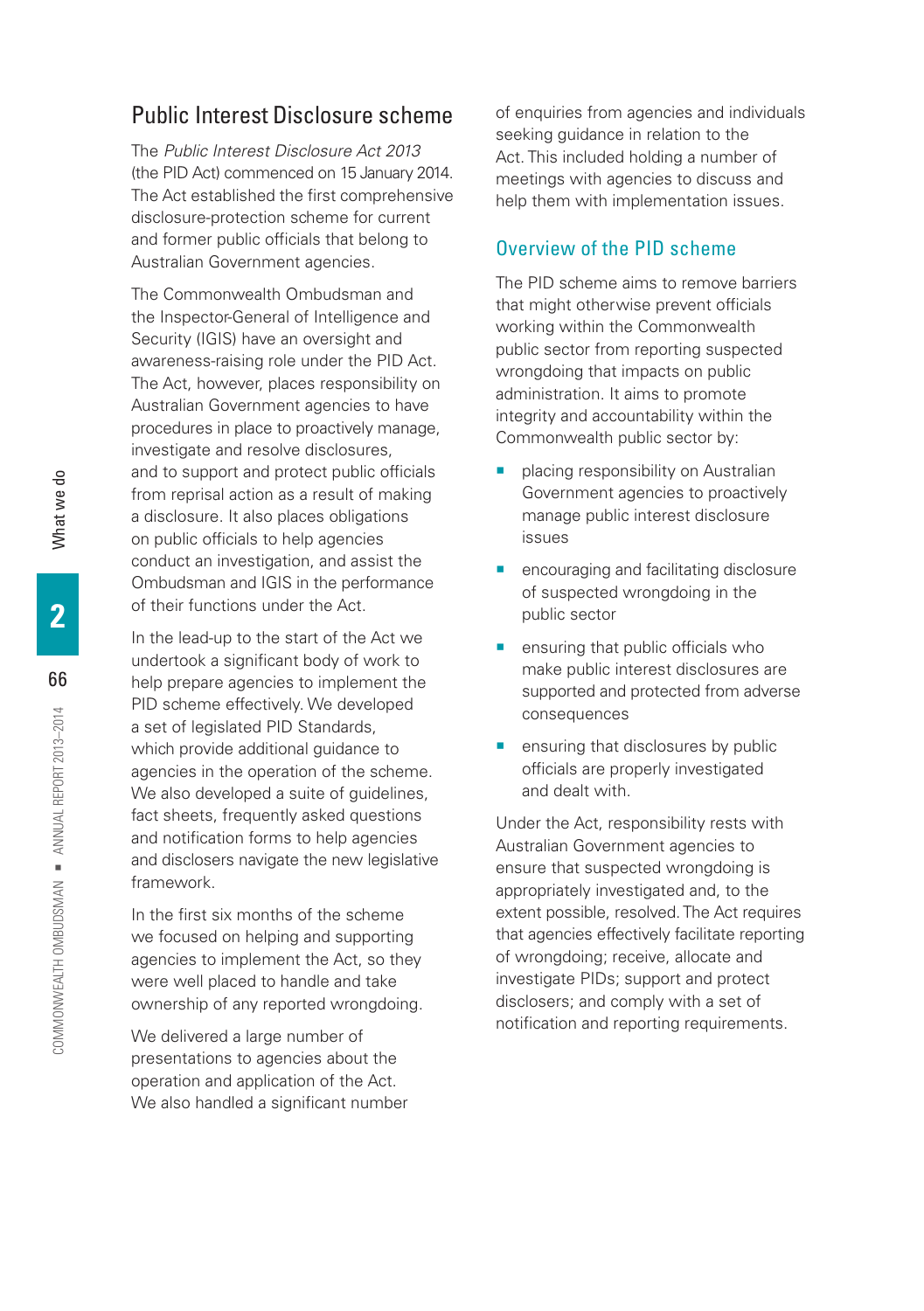# Overview of the PID scheme

## Internal PIDs managed by agencies

- Clear organisational commitment to the PID scheme
- Facilitating reporting focus on internal reporting and handling of disclosures
- Allocating and investigating PIDs
- Support and protection for disclosers
- Notifications and reporting to the Ombudsman and IGIS.

## Protections

- **IF Immunity from liability for making the disclosure**
- Offence for a person to take, or threaten to take, reprisal action
- Recourse to court for remedy if reprisal action taken, including compensation, reinstatement of position, injunctions, apologies and other orders.

#### Oversight by the Ombudsman and IGIS

- **•** Providing assistance, education and awareness
- Receiving, allocating and investigating PIDs
- **EXEC** Receiving notifications and making decisions on extensions of time
- Determining PID standards
- Preparing annual reports
- Investigating under the Ombudsman Act and IGIS Act.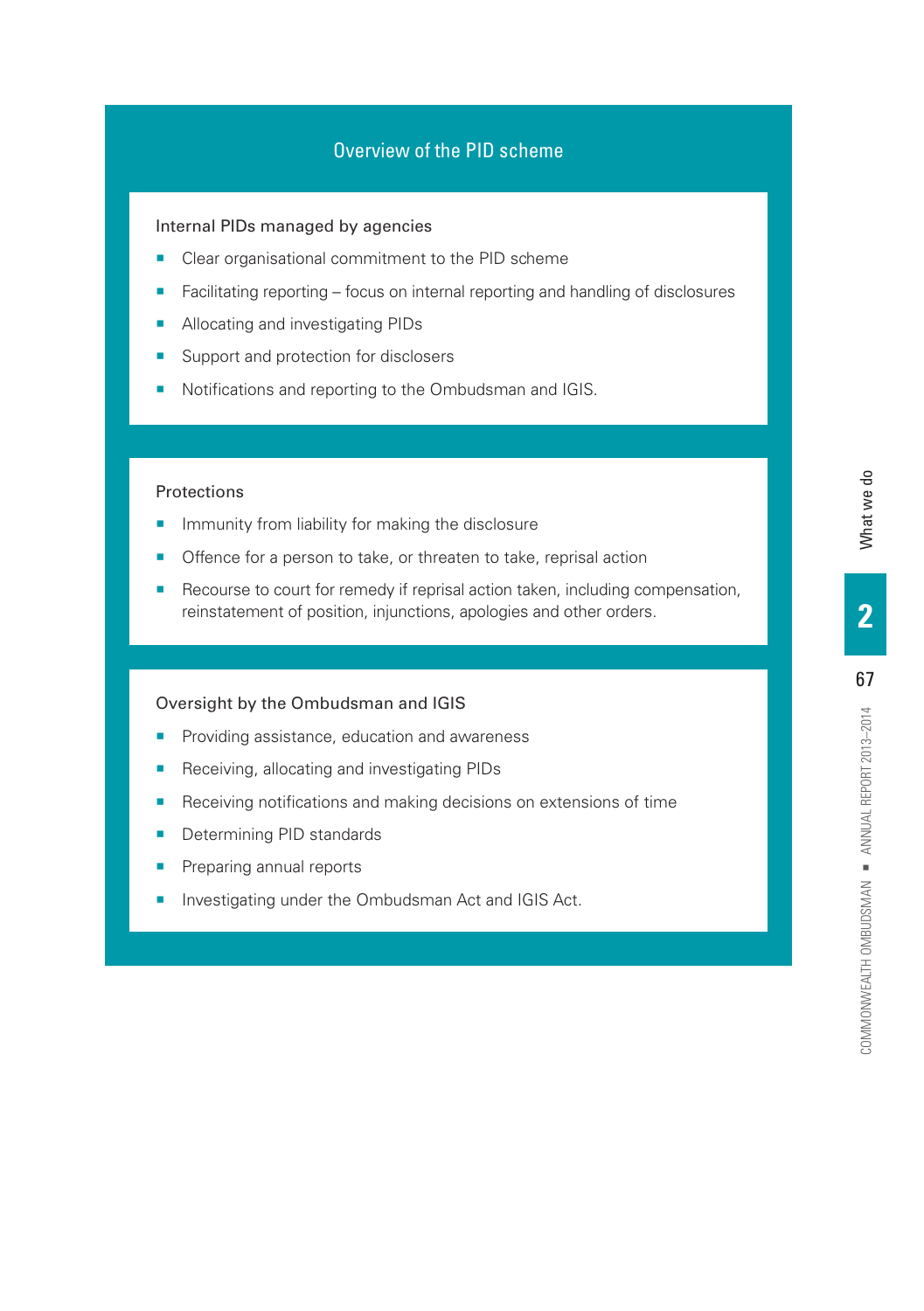# Role of the Ombudsman

The PID Act identifies a number of roles for the Ombudsman including:

- setting standards relating to:
	- procedures for principal officers of agencies to follow when dealing with internal disclosures
	- conducting investigations under the Act
	- preparing reports of investigations under the Act
	- agencies providing information and assistance to the Ombudsman
	- keeping records.
- providing assistance to principal officers, authorised officers, public officials, former public officials and IGIS
- conducting awareness and education programmes for agencies and public officials
- receiving, allocating and investigating disclosures about other agencies
- receiving notifications of allocations and decisions not to investigate, or not investigate further
- determining extensions of time for the investigation of disclosures, following requests from agencies and informing disclosers of our decision where we have decided to grant an extension
- reporting annually to the Minister for tabling of the report in the parliament on the operation of the scheme.

The Ombudsman can also investigate complaints concerning an agency's investigation of a PID and conduct own-motion investigations under the Ombudsman Act. The Ombudsman is also required to handle disclosures made about its own public officials.

A specialist Public Interest Disclosure team was established within the Ombudsman's

office to support this allocation, coordination, monitoring and assistance role.

# Role of IGIS

IGIS performs a similar role to the Ombudsman in respect of the six intelligence agencies that are prescribed under the *Inspector-General of Intelligence and Security Act 1986*. These roles include:

- providing assistance to principal officers, authorised officers, public officials, former public officials and the Ombudsman
- conducting awareness and education programmes for intelligence agencies and their public officials
- receiving, allocating and investigating disclosures about intelligence agencies
- receiving notifications of allocations and decisions not to investigate, or not investigate further in relation to the intelligence agencies
- determining extensions of time for the investigation of disclosures by the intelligence agencies.

# Role of agencies

Agencies play a central role in the operation of the PID Act and its ongoing success. Among other responsibilities under the Act, the principal officer of an agency is responsible for fostering an environment that encourages the disclosure of suspected wrongdoing. It is only through strong agency commitment that public officials will have the confidence to trust and use the scheme and make disclosures.

The Act applies to 191 agencies and prescribed authorities under its jurisdiction. Many are Commonwealth agencies that operate under the Australian Public Service (APS) framework and are familiar with the responsibilities and accountability mechanisms associated with it.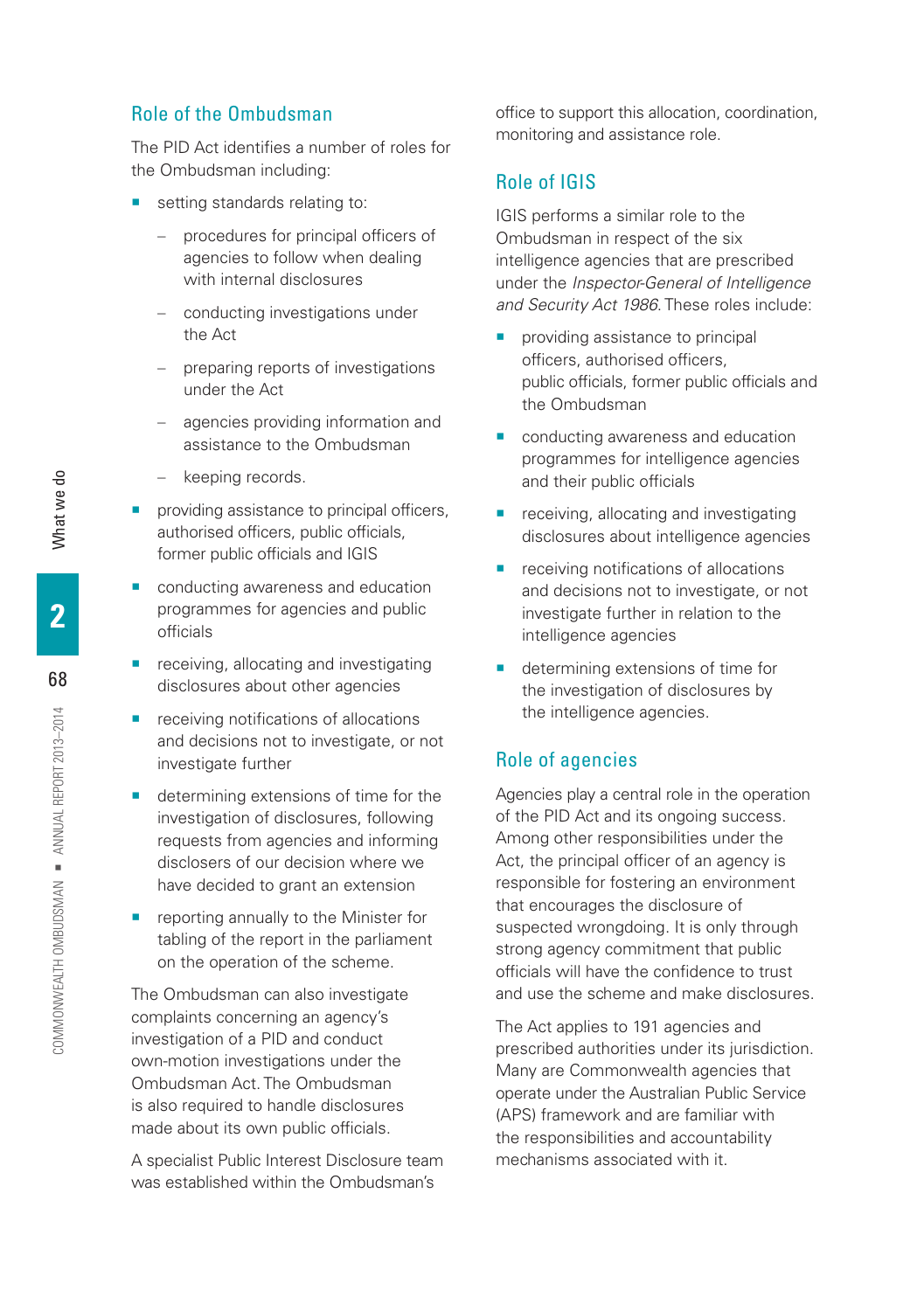69

COMMONWEALTH OMBUDSMAN = ANNUAL REPORT 2013-2014

Small authorities, committees and Commonwealth companies that have a separate legal identity but most of their resources, such as staff, are from a larger agency are also included as separate agencies under the Act.

Some of these prescribed authorities have historically used the corporate services of their parent agency, usually a department, to provide complaints and investigative services on their behalf. However, the PID Act requires that principal officers of each agency and prescribed authority develop their own procedures and take responsibility for the investigation of their disclosures, as well as protect their public officials. The implementation of the PID Act may have been a greater challenge for some of these agencies.

For the purposes of preparing this Annual Report, as well as for ongoing monitoring, the Ombudsman's office and IGIS conducted a short survey of all agencies within the jurisdiction of the Act.

We would like to acknowledge the responsiveness of agencies in completing the survey. We received responses from all of the 191 agencies included in the survey.

## Implementation trends and themes

The figures reported are based on the information agencies provided to our office as part of the Annual Report survey. We acknowledge there were some discrepancies with the information that some agencies reported, which displayed some fundamental misunderstanding with the application of the Act.

#### Total number of disclosures

Since the commencement of the Act, 48 of 191 agencies<sup>1</sup> received one or more PIDs.

1 This figure includes the Ombudsman and IGIS.

Within those 48 agencies, 378<sup>2</sup> disclosures were made by public officials, former public officials or people taken to be public officials.3

These disclosures met the threshold requirements for the information to be an internal disclosure, including satisfying at least one of a number of categories of 'disclosable conduct' under the Act.

The categories of disclosable conduct in the Act are conduct by an agency, public official or contracted service provider that:

- contravenes a Commonwealth, state or territory law
- contravenes a foreign law that applies to the agency, official or service provider
- perverts the course of justice
- is corrupt
- constitutes maladministration. including conduct that is based on improper motives or is unreasonable, unjust, oppressive or negligent
- is an abuse of public trust
- involves fabrication, falsification. plagiarism or deception relating to scientific research, or other misconduct in relation to scientific research, analysis or advice
- **EXT** results in wastage of public money or public property
- unreasonably endangers health and safety
- endangers the environment
- **u** involves an abuse of position or is grounds for disciplinary action.
- 2 This figure includes internal disclosures made about the Ombudsman and IGIS, but does not include internal disclosures received by the Ombudsman and IGIS about another agency.
- 3 Appendix 1 shows the number of PIDs received by agencies in the reporting period.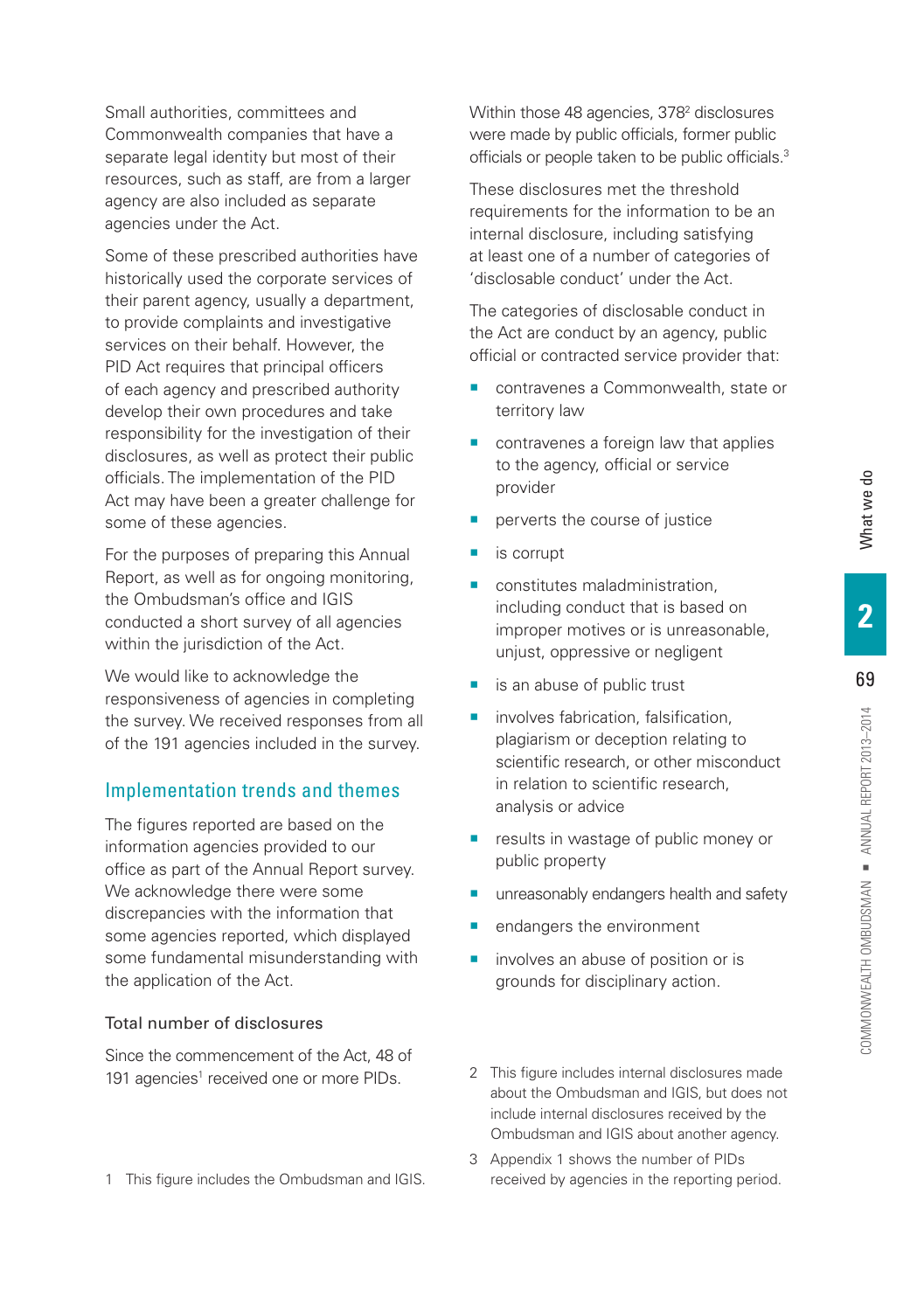#### Figure 2.1: Types of disclosable conduct



Contravention of a law of the Commonwealth, State or Territory Abuse of position or grounds for disciplinary action || | Maladministration Risk of danger to the health or safety of one or more persons •. Wastage of public money or property **EX** Perversion of the course of justice or corruption Abuse of public trust

Half of the 378 disclosures made were Figure 2.1 represents a breakdown of

including maladministration or a breach It should be borne in mind that that of the Code of Conduct under the the data below reflects the information *Public Service Act 1999.* Code of Conduct provided by the discloser, rather than disclosures could range from incorrectly the result of any investigation, and that recording hours of attendance on a flex not all PIDs result in an investigation. sheets to other more serious matters. Rarely would a contravention of law disclosure relate to criminal behaviour.

classified by agencies as allegations the type of disclosable conduct reported about conduct that could amount by authorised officers of each agency. to a contravention of a law of the Note that some disclosures raised more Commonwealth, state or territory. Than one issue and therefore had more This is a broad category that can incorporate than one category of disclosable conduct<br>wrongdoing in the other categories,<br> $\frac{1}{2}$  recorded against them.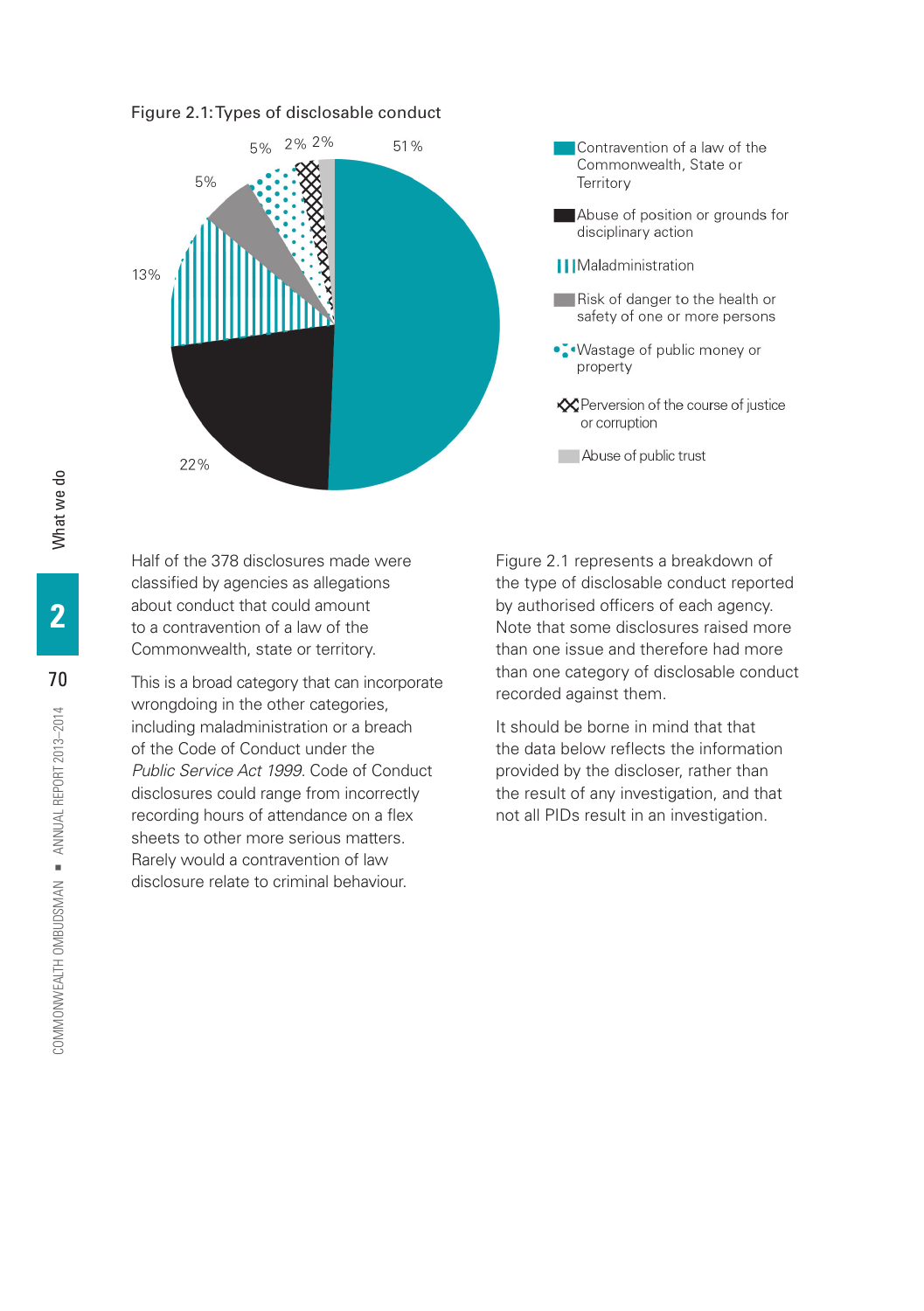Agencies that reported the most disclosures were the Department of Defence, with 181 disclosures, and the Department of Immigration and Border Protection (DIBP), with 61 disclosures.<sup>4</sup> Both these agencies have a large number

of public officials. Defence includes departmental staff, members of the Australian Defence Force, reservists and cadets. DIBP includes a large number of contracted service providers.

Before the commencement of the PID Act, Defence received similar levels of reporting under a previous Defence whistleblower scheme. Defence and DIBP are also very active in awareness-raising and training for staff and contracted service providers. For example, we understand that DIBP implemented mandatory training covering the PID scheme for all staff.

Consequently the high figures may also be attributed to the knowledge of staff in relation to the Act. Furthermore, we are aware of the proactive steps both departments have taken to successfully implement the PID Act, including:

- integrating other mandatory and voluntary reporting requirements to fit within the PID scheme
- adopting a broad definition of 'supervisor' to allow public officials to report a PID to a person within their line management or, in the case of Defence, their chain of command
- having in place an appropriate network of authorised officers to ensure that public officials can readily access an authorised officer.
- 4 See Table 2.5 for the total numbers of PIDs that agencies reported to have received in the reporting period.

These positive steps, together with the large number of public officials, are likely to have contributed to the high PID figures in these two agencies. We also note that both agencies were involved in establishing a 'community of practice' with other large Commonwealth agencies to raise awareness and share better practice in managing PIDs.

# Number of reports that did not meet the PID Act requirements

Fifty-two agencies recorded the number of approaches from people wishing to make a disclosure that did not meet the threshold requirements for their information to be considered an internal disclosure.

Within those 52 agencies, 286 approaches were received from potential disclosers where the report of wrongdoing did not amount to an internal disclosure.<sup>5</sup>

Figure 2.2 is a breakdown of the reasons the agencies considered that the reported information did not amount to disclosable conduct under the Act.

Given that agencies identified 'other reasons' why they assessed that the information did not amount to disclosable conduct in 45% of cases, we further analysed their responses. Table 2.3 outlines our assessment of the top six other reasons based on each agency's more detailed explanation for selecting this category when responding to our survey.

5 We note that these figures may also reflect some PIDs that the Act did not intend to capture as a PID; however, we have recorded the figures based purely on information provided to us by agencies. The issue concerning the Act not intending to capture all matters is discussed under the heading, 'Unintended consequences of the PID Act'.

What we do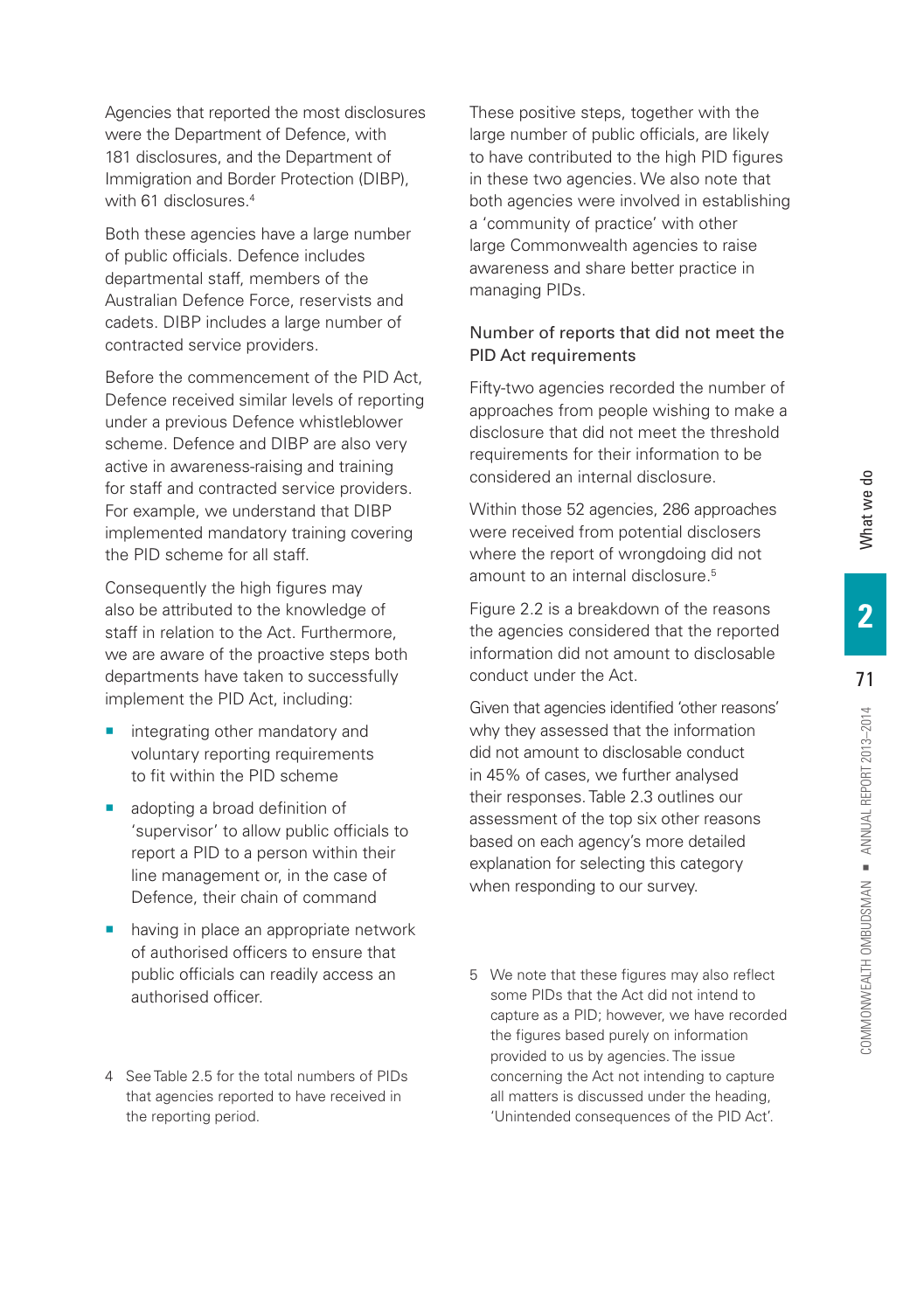

## Figure 2.2: Reasons information did not amount to a PID

# Table 2.3: Other reasons the matter did not amount to disclosable conduct

| Reason                                              | <b>Number</b> |
|-----------------------------------------------------|---------------|
| Defence Force Discipline Act 1982 matter            | 53            |
| Not serious disclosable conduct                     | 34            |
| Civilian police matter                              | 16            |
| Reported through normal processes                   | 8             |
| Discloser did not wish to pursue the matter further | 5             |
| Insufficient information                            | h             |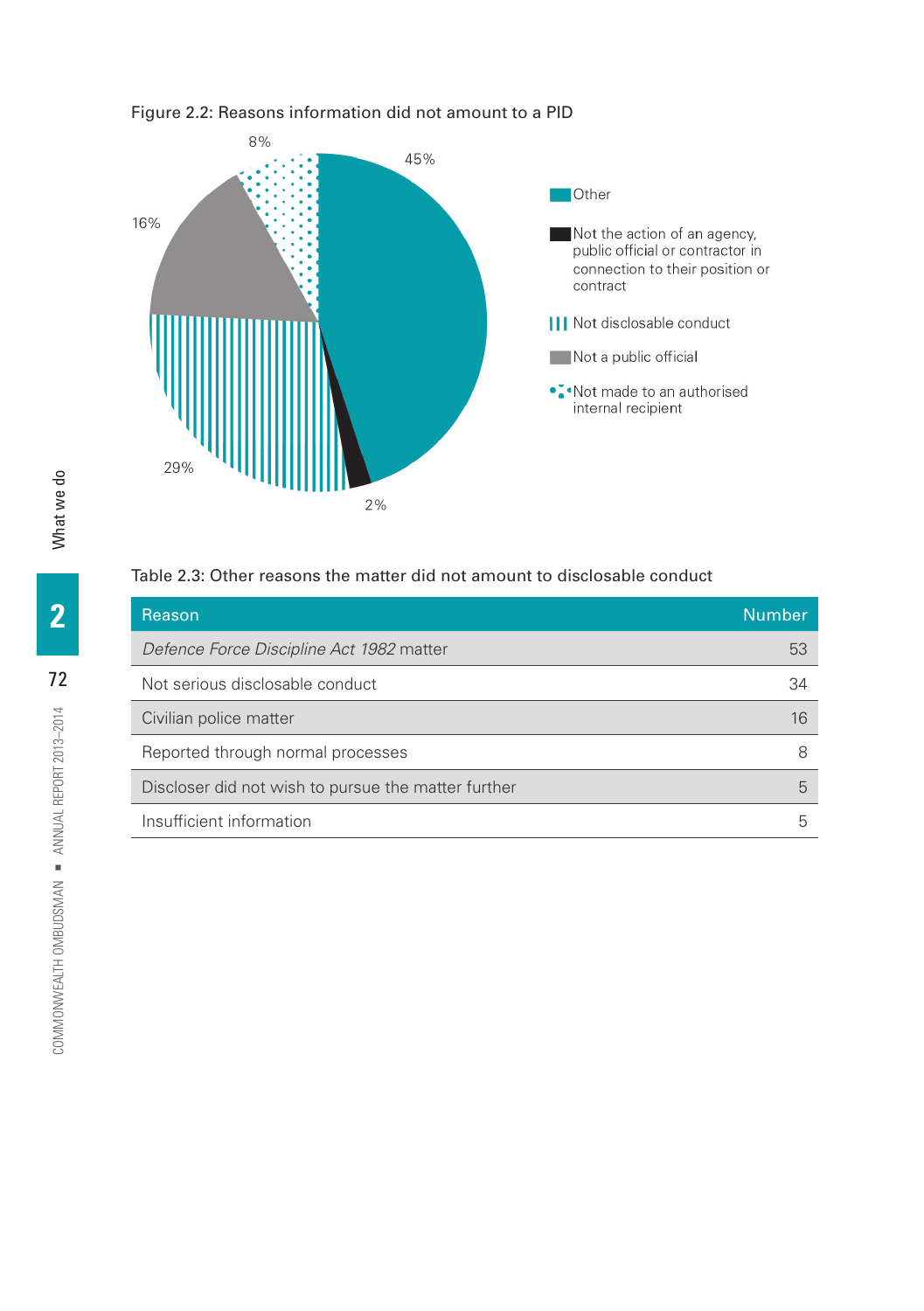The reasons set out in Table 2.3 may highlight some misunderstanding that agencies have in applying the PID Act. In particular, agencies declining to accept a matter as disclosable conduct or a PID because it did not amount to *serious* disclosable conduct, or because the discloser did not wish to pursue the matter further.

These are not grounds that an agency's authorised officer can take into account when considering whether the information meets the disclosable conduct threshold and requirements of an internal disclosure. The seriousness of the disclosable conduct and the discloser's view are considerations that a delegated investigation officer can take into account when exercising discretion not to investigate a matter further.

Some of the categories in Table 2.3, such as 'Reported through normal processes' and 'Insufficient information', are likely to reflect circumstances where the requirements for making an internal disclosure may not have been met. For example, the information may not have been provided to an authorised internal recipient or there may have been a lack of sufficient information to tend to show disclosable conduct.

The majority of agencies (more than 70%), do not record an approach from a person wanting to make a disclosure if the approach does not meet the threshold requirements for the information to be considered an internal disclosure.

While it is not a requirement of the Act to maintain such records, it is interesting to note that agencies received 75% more PID-related approaches that needed to be considered, assessed and a decision made, in addition to the total number of approaches assessed to be disclosures.

We consider that the practice of recording all approaches, and the reasons that some are not considered to be disclosures under the Act, can be a valuable source of information for individual agencies.

Where a decision has been made not to allocate a PID, agencies are required to inform the discloser of the reasons the matter was not allocated and alternative avenues to have their matter dealt with.

Capturing this information can help agencies ensure their authorised officers are complying with the requirements of the Act. Additionally, over time the data may highlight misunderstandings with certain aspects of the Act and identify future training and guidance needs.

#### Action taken in response to PIDs

During this reporting period, which covers almost six months of the PID Act's operation, 34 agencies reported that they conducted 223 investigations. Of the 378 disclosures allocated, agencies reported that they referred more than 44% (168) of investigations to be conducted under another law of the Commonwealth, pursuant to s 47(3) of the PID Act.

The majority of these investigations (38%) related to a disclosure about an employment- or Code of Conduct-related matter, which can be investigated under the *Public Service Act 1999* or the *Fair Work Act 2009.*

Of the 223 investigations conducted, agencies reported making 91 decisions to exercise discretion under s 48 of the PID Act not to investigate a matter (or not to investigate a matter further). The primary reason that agencies reported for exercising this discretion was that the matters did not amount to serious disclosable conduct.

Figure 2.3 is a breakdown of the reasons agencies reported for having exercised discretion not to further investigate a disclosure.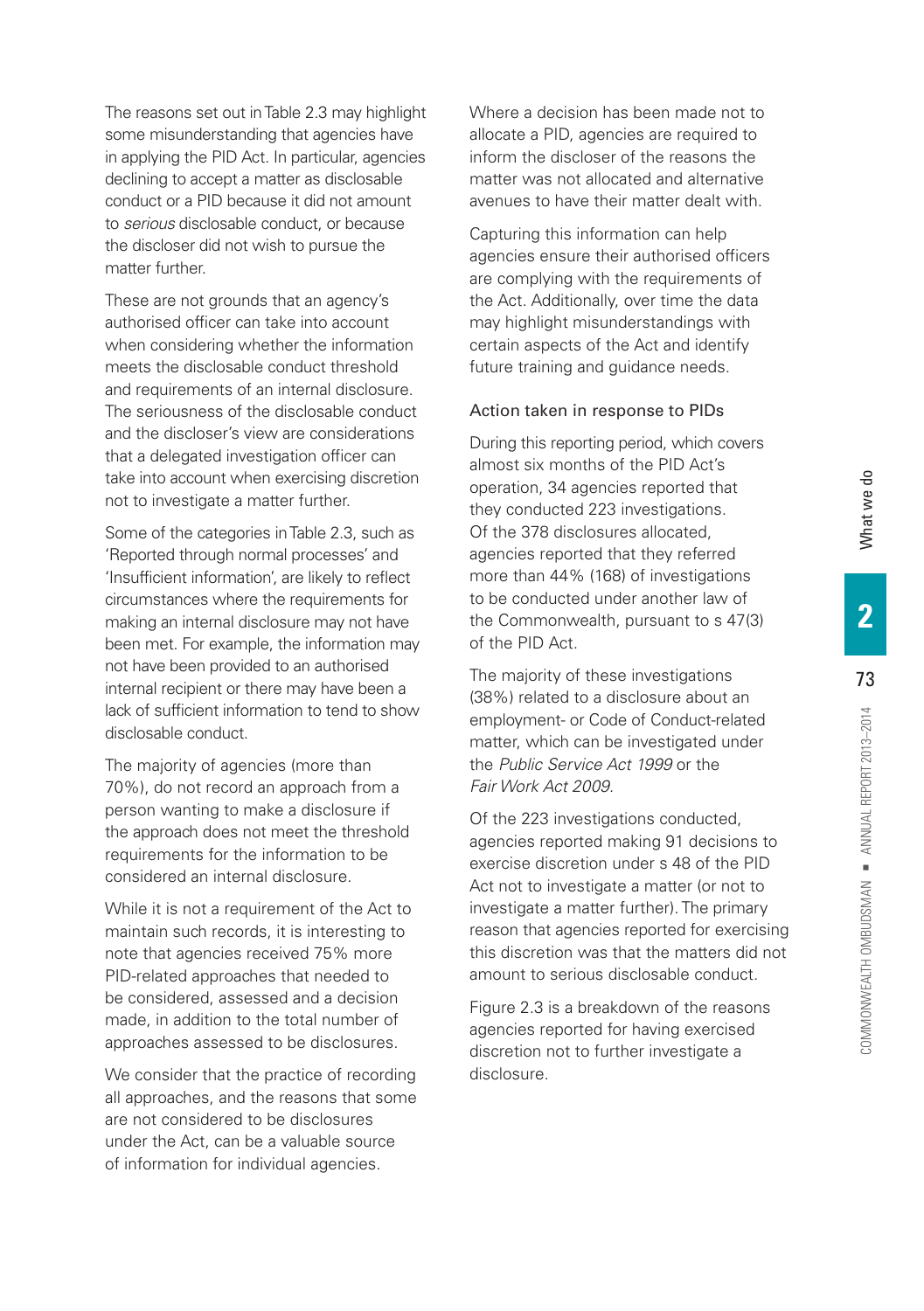

Figure 2.3: Reasons agencies exercised discretion not to investigate a disclosure

#### Outcomes of PID investigations

The Public Interest Disclosure Standard 2013 requires agencies to provide certain information to the Ombudsman including the:

- number of PIDs received during the year
- kinds of disclosable conduct in those PIDs
- number of PID investigations completed
- action 'taken during the relevant financial year in response to recommendations in reports relating to disclosure investigations'.

Table 2.6 summarises the information that agencies provided about the actions taken

reports. Unfortunately we have not been able to draw any meaningful conclusions from that data to enable us to make broad observations about the success of the PID scheme as a means for identifying and addressing wrongdoing.

We would like to be able to include in our future reports some detailed information about the operation of the scheme across the Commonwealth. We think it would be useful to report aggregated information about the average times taken to conduct investigations, and the number of times that agencies exceeded statutory period of 90 days.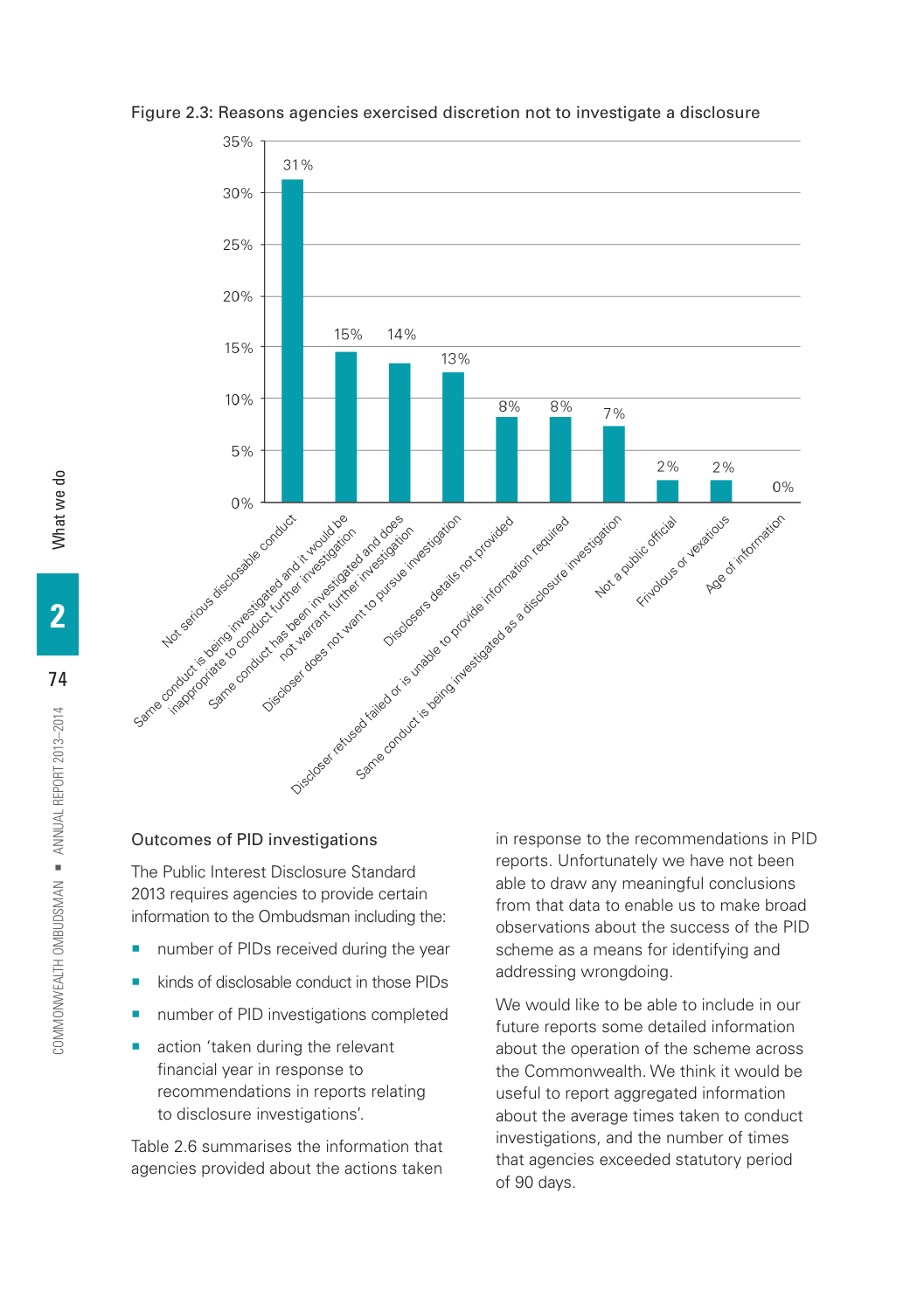

We also consider that it would be  $\qquad \qquad \text{Almost 80\% of discloses were current}$ appropriate to report aggregated data public officials (excluding contractors). about the instances of disclosable conduct The remainder were former public officials, established in the investigations, and the contractors or people that the agency number and nature of each recommendation deemed to be public officials for the made to address disclosable conduct. purposes of making a PID.

Accordingly, in the coming year we intend The number of agencies that deemed a reviewing the type and frequency of the person to be a public official is positive. provide us about their administration of in and responsibility for the reported the PID scheme. wrongdoing and willing to operate in the

A total of 378 disclosures were reported, types of disclosers. made by 369 individuals, of whom 102 (28%) chose to remain anonymous. There were cases where one person made a number of different disclosures. Some disclosures were made by more than one person.

information that we require agencies to It shows that agencies are taking an interest spirit of the PID Act.

Types of disclosers Types of disclosers Figure 2.4 represents a breakdown of the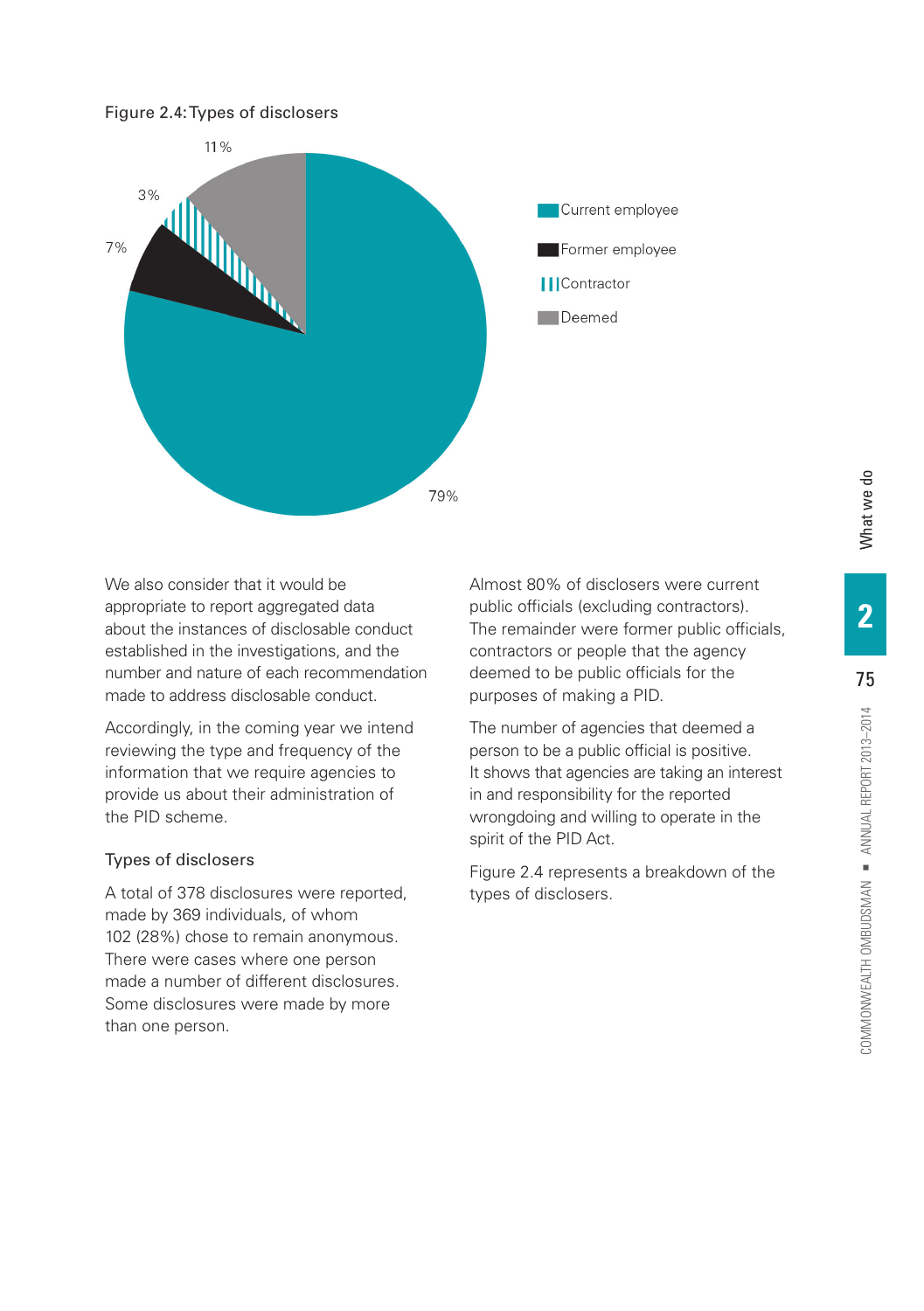#### Awareness raising and training

The majority of agencies (74%) reported that they conducted PID-specific awareness raising and/or training to their staff. However, only 20% reported that they had conducted awareness raising to their contracted service providers.

This may reflect the extent of services that are contracted out by agencies; however, we believe there is scope for greater focus on this group when agencies seek to raise awareness of the PID scheme.

Positive examples where agencies have taken a proactive approach to awareness raising and training include:

- the development of training modules
- key messages on computer screen savers
- **PID presentations to staff, including** those delivered by this office
- targeted training to authorised officers, supervisors and contracted service providers.

Taking responsibility for awareness raising for former public officials and contracted service providers presents a challenge for all agencies. For some agencies that contract out significant areas of their work, providing PID-related information, support and training to those providers will form an important and necessary aspect of their ongoing PID awareness raising and training.

IGIS noted that each of the intelligence agencies devoted appropriate resources to spreading awareness of the PID scheme before, and in the weeks following, the scheme coming into effect.

To help raise awareness, senior agency managers in the intelligence agencies expressed support for the principles underpinning the scheme, information material was circulated on agency intranets and presentations about all aspects of the scheme, including the role of IGIS, were delivered.

IGIS staff were consulted during the development of these awareness-raising activities and also spoke at a number of question and answer seminars.

IGIS staff also participated in meetings of the intelligence agency PID working group, to address any issues of concern, and to learn from the experiences of the intelligence agencies in handling PID matters.

#### Observations about agency progress from January to June 2014

The PID Act requires that principal officers of agencies fulfil a number of key obligations including:

- establishing procedures for facilitating and dealing with disclosures, including assessing risks that reprisals may be taken against the discloser and providing for confidentiality of the investigative process
- taking reasonable steps to protect public officials who belong to their agency from detriment or threats of detriment
- **•** ensuring the number of authorised officers are readily accessible and that public officials who belong to their agency are aware of the identity of each authorised officer within their agency
- **E** ensuring appropriate action is taken in response to recommendations, or other matters raised, following a disclosure investigation report.

#### Access to agencies' PID information

Early enquiries, complaints and disclosures to our office indicated that not all agencies had PID procedures in place on 15 January 2014. Since the commencement of the Act we have received four enquiries from current public officials wishing to make a disclosure, but who could not do so because they were unaware of the relevant agency's PID policy and procedures.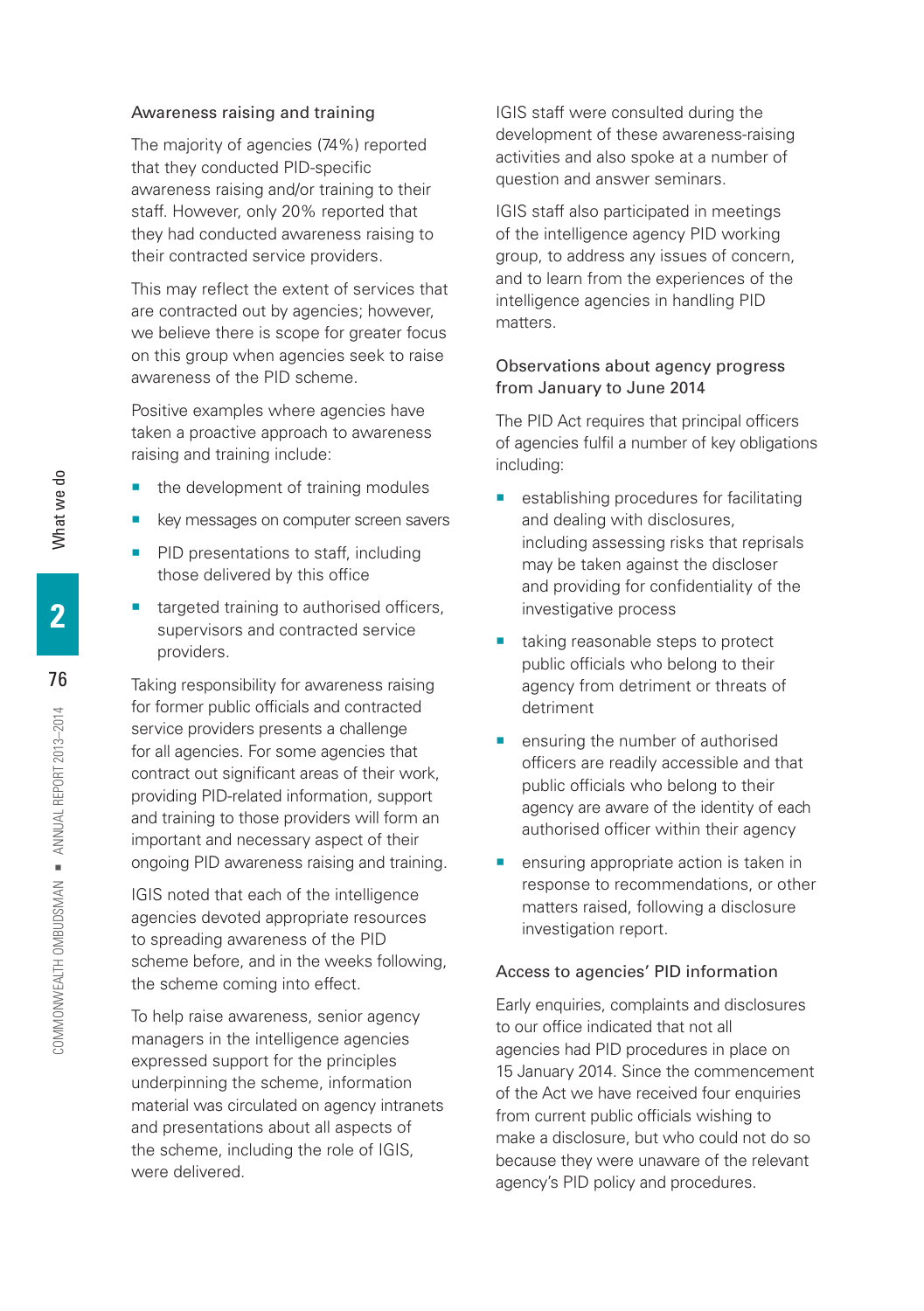Our follow-up resulted in those agencies providing that information to the public officials. The agencies also published their PID procedures on their intranet sites, as well as publishing information on their external websites about making a disclosure.

Between 21 and 28 January 2014 we undertook a desktop audit of the agencies within the jurisdiction of the Act to ascertain how many provided information on their website about making a PID.

While we acknowledge that some agencies may have had information, including having their PID procedures available on their intranet site, it appeared that most agencies failed to make PID-related information available to public officials covered by the Act but who did not have access to the agency's intranet, such as former staff and contracted service providers.

The audit revealed that less than 15% of agencies had, on their publicly accessible websites, information about how to make a PID. A further desktop audit was completed between 20 February and 3 March 2014, which showed that 30% of agencies had PID information available on their external websites.

Through our recent Annual Report survey we have identified that nearly 75% of agencies now have information available on their intranet and almost 65% of agencies on their external website.

## Authorised officers and investigation officers

More than 90% of agencies that responded to the survey indicated they have appointed authorised officers. Agencies reported that in deciding how many and who to appoint, they mainly took into consideration the size of the agency, the substantive level of staff and the substantive role or position of staff.

Enquiries to this office indicated that, initially, agencies limited the appointment of authorised officers to very senior staff or a small team often in the human resources or corporate areas. In some cases, this limited the accessibility of authorised officers as well as creating the potential for conflicts of interest to arise, whereby the information disclosed related to the team or group of people appointed to receive the disclosure.

Almost 60% of agencies had delegated investigation officers for the purposes of the Act. Again, enquiries to this office indicated that delegated investigation officers were often from a small team that was previously responsible for investigating Code of Conduct and/or whistleblower complaints.

Of the agencies that indicated they had not delegated any investigation officers, some said they intended to contract or outsource any investigations to either another agency or body as and when the need arose.

In such cases it is still necessary for the agency to delegate the investigation function to the contracted service provider as well as ensure that the provider belongs to the agency. Further, smaller agencies or prescribed authorities cannot enter into an arrangement with a larger agency to conduct an investigation for it.

Over time we have observed a number of agencies broadening their authorisations and delegations to members of different teams and geographical locations. This has minimised the potential for a conflict to arise as well as making authorised officers more accessible to public officials.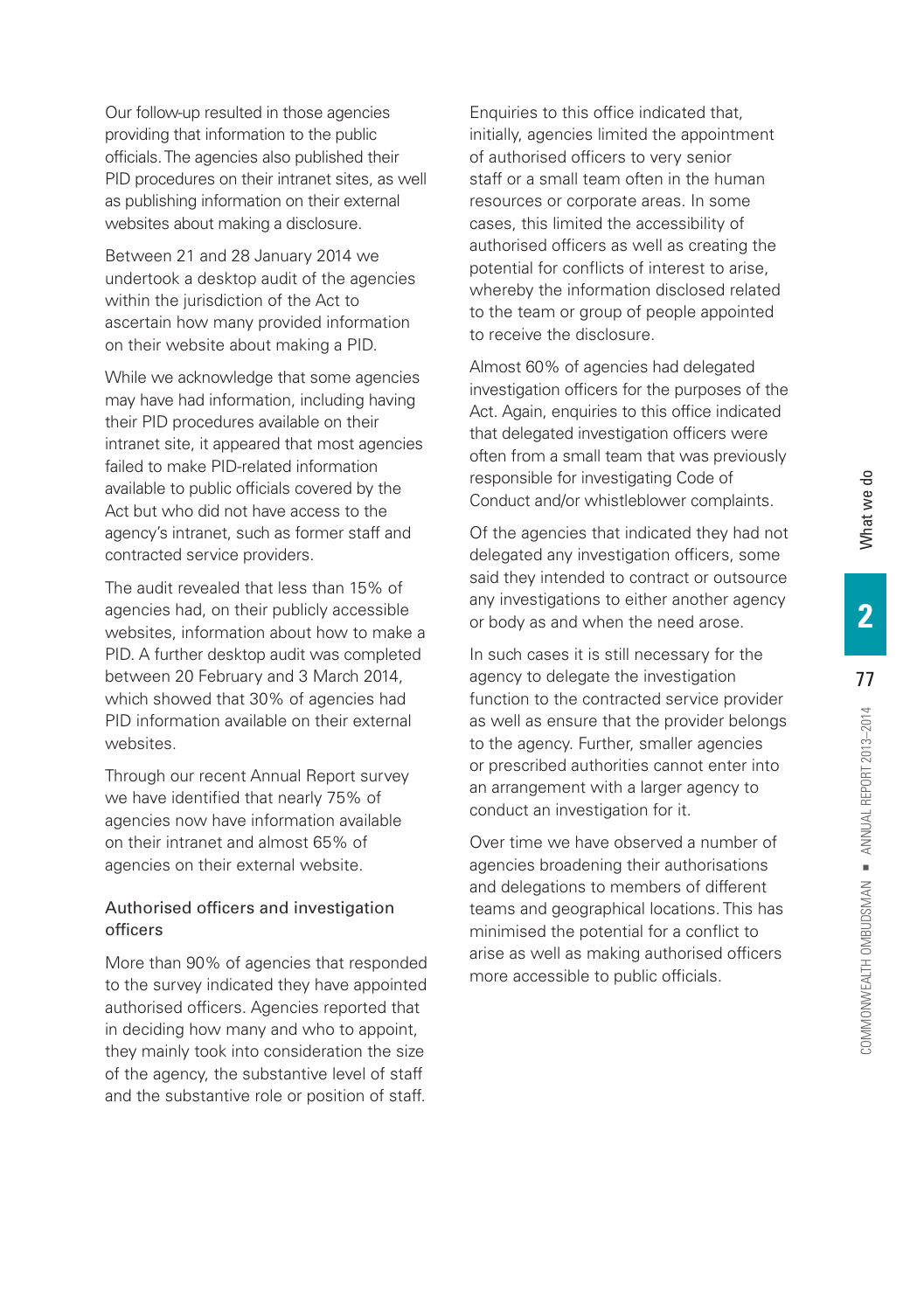# Issues arising from the interpretation of the PID Act

#### Application of s 47(3) of the PID Act

We are concerned that some agencies may be placing undue emphasis on the application of s 47(3) as a separate category of decision making, contrary to the spirit and the requirements of the Act. Through enquiries and complaints made to our office and our analysis of agency responses to our survey, we have become aware that agencies are referring almost 50% of disclosures for investigation under a different law of the Commonwealth pursuant to s 47(3) of the Act.

Once a matter has been assessed as a PID and allocated, the Act requires that the matter be investigated, unless discretion is exercised not to investigate that disclosure under one of the grounds set out under s 48.

Section 47(3) allows an agency to consider whether a different investigation should be conducted under another law of the Commonwealth, after it considers the substance and merits of the information being disclosed.

If an agency chooses to conduct a different type of investigation, it must still finalise the PID investigation. Whenever an agency decides to finalise any PID investigation, it must prepare an investigation report under s 51 that explains its findings about whether there has been one or more instances of disclosable conduct, even if a further investigation under another Commonwealth law is to be conducted.

The agency is also obliged to provide the s 51 report to the discloser, although some redactions are permitted, if the information is of a type that would not be released to the discloser if he or she were to make an application under the *Freedom of Information Act 1982*.

Some agencies appear to be automatically applying s 47(3) as a mechanism for finalising an investigation under the PID Act and referring the matter for a different investigation under a different law without appropriately considering the substance and merits of the information being disclosed.

This has led to a degree of dissatisfaction and confusion from some disclosers about the conduct and potential outcomes of PID investigations. In some cases this has been compounded by agencies not complying with the requirement to prepare and provide an investigation report to the discloser as required under s 51.

We will work with agencies in the coming year to reinforce the proper use of s 47(3), and the requirement to provide a report to the discloser under s 51.

#### Allocation process vs investigation process

The Act distinguishes the initial process of assessing and allocating a PID, and the subsequent process of investigating it. Each phase requires different considerations by different officers: the allocation by an authorised officer and the investigation by a delegated investigation officer.

Enquiries and complaints to our office identified some agencies making assessments and allocation decisions based on considerations that should only be applied in the investigation stage. This was also verified from the results of the Annual Report survey.

For example, the Act allows an investigation officer to exercise discretion not to investigate a disclosure on the basis that the information does not concern 'serious disclosable conduct'.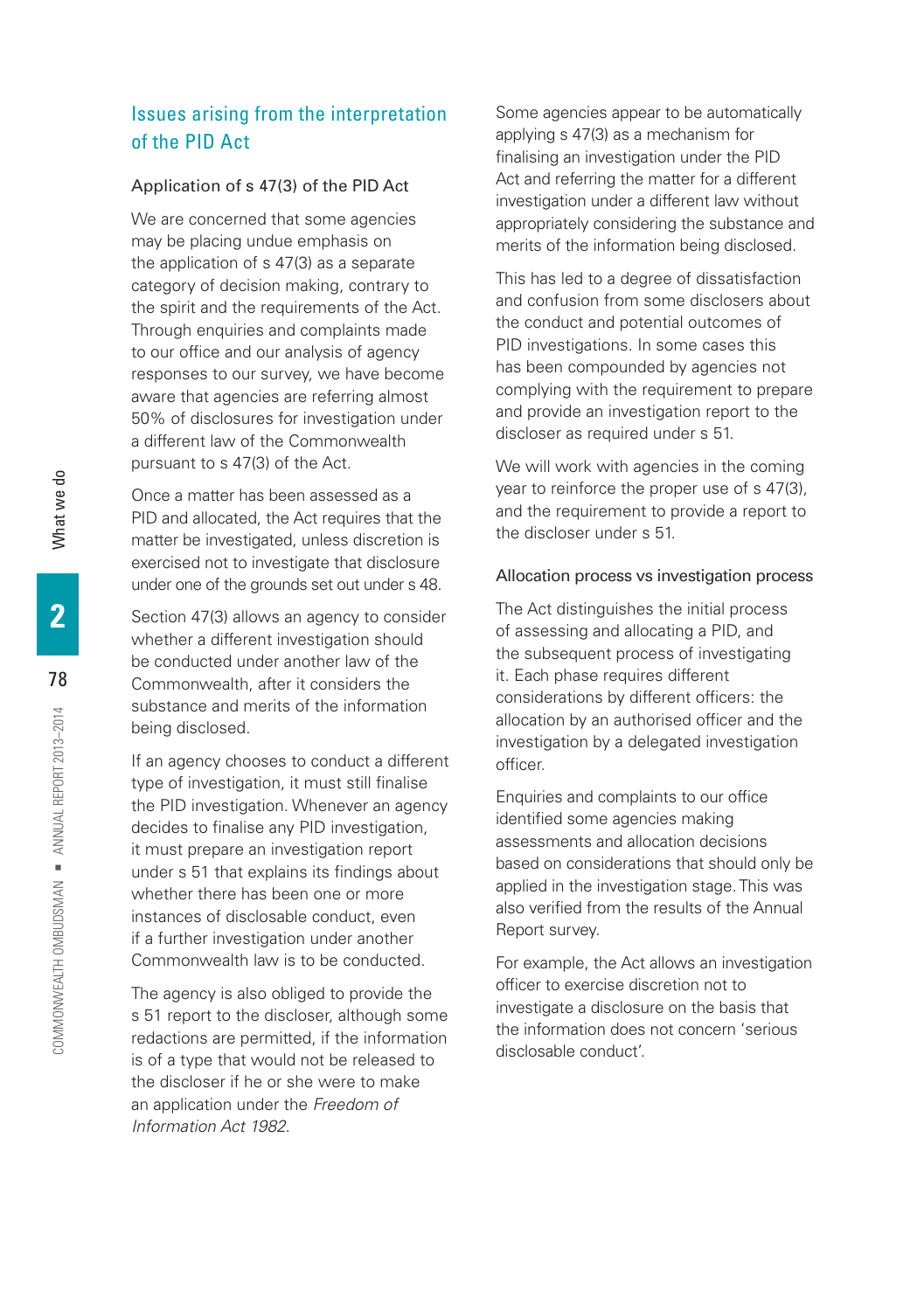The determination of seriousness should not form part of an authorised officer's consideration of whether the information from the discloser tends to show conduct that meets the threshold of 'disclosable conduct' under the Act.

However, some agencies appear to be incorrectly considering at the assessment phase, before allocation, whether the information disclosed was serious even though it met the threshold of disclosable conduct.

Although this may not have changed the outcome (because an investigation officer was likely to conclude that the disclosure was not one that required investigation). it nevertheless led the agency to incorrectly classify the matter as a report that was not a PID under the Act.

We will work with agencies in the coming year to reinforce the proper application of the test for determining whether a disclosure concerns conduct that meets the threshold for a PID.

# Unintended consequences in the application of the PID Act

Through our implementation of the PID scheme, and our contact with agencies seeking clarity about the scheme's scope and application, we have identified unintended consequences with some aspects of the Act. Two areas of confusion in the PID scheme are the role of supervisors and the role of former public officials who seek to represent others.

In our view, a strict application of the Act in these circumstances may lead to an unintended expansion of the scheme and possibly undermine the protections for public officials who identify and report suspected wrongdoing. This is leading to confusion on the part of many public officials responsible for the implementation and administration of the PID scheme in their agencies.

The Ombudsman's office is providing support and clarification to agencies to assist them to sensibly navigate through these issues. However, in order to provide greater certainty, we believe these issues should be explored and considered for possible legislative amendment.

In saying this, we note the Act requires that a review of the scheme is required to commence in January 2016.

#### Supervisors and scope of the PID Act

Section 60A of the Act imposes special obligations on all supervisors. A supervisor is obliged to pass on to an authorised officer any information they receive from any public official they supervise, if they believe on reasonable grounds that the information could concern disclosable conduct.

It is not necessary for the public official to assert to their supervisor, or even intend, that the information be disclosed for the purposes of the Act. Given the broad definition of 'disclosable conduct' and of 'supervisor' in the Act, the application of the supervisor provisions has been problematic.

To understand the intent of the supervisor provisions it is important to consider the background of s 60A's inclusion in the legislation.

The capacity to make a disclosure to a person's supervisor and the responsibility for the supervisor to inform an authorised officer was not part of the initial PID Bill introduced in the Parliament. It was, however, included in the subsequent Government amendments that followed recommendations by the Legal and Constitutional Affairs Legislative Committee, which considered the Bill.

Many stakeholders expressed to the Committee their concern that the network of authorised officers (on its own) would be insufficient to ensure disclosers would be encouraged and supported to make an internal disclosure.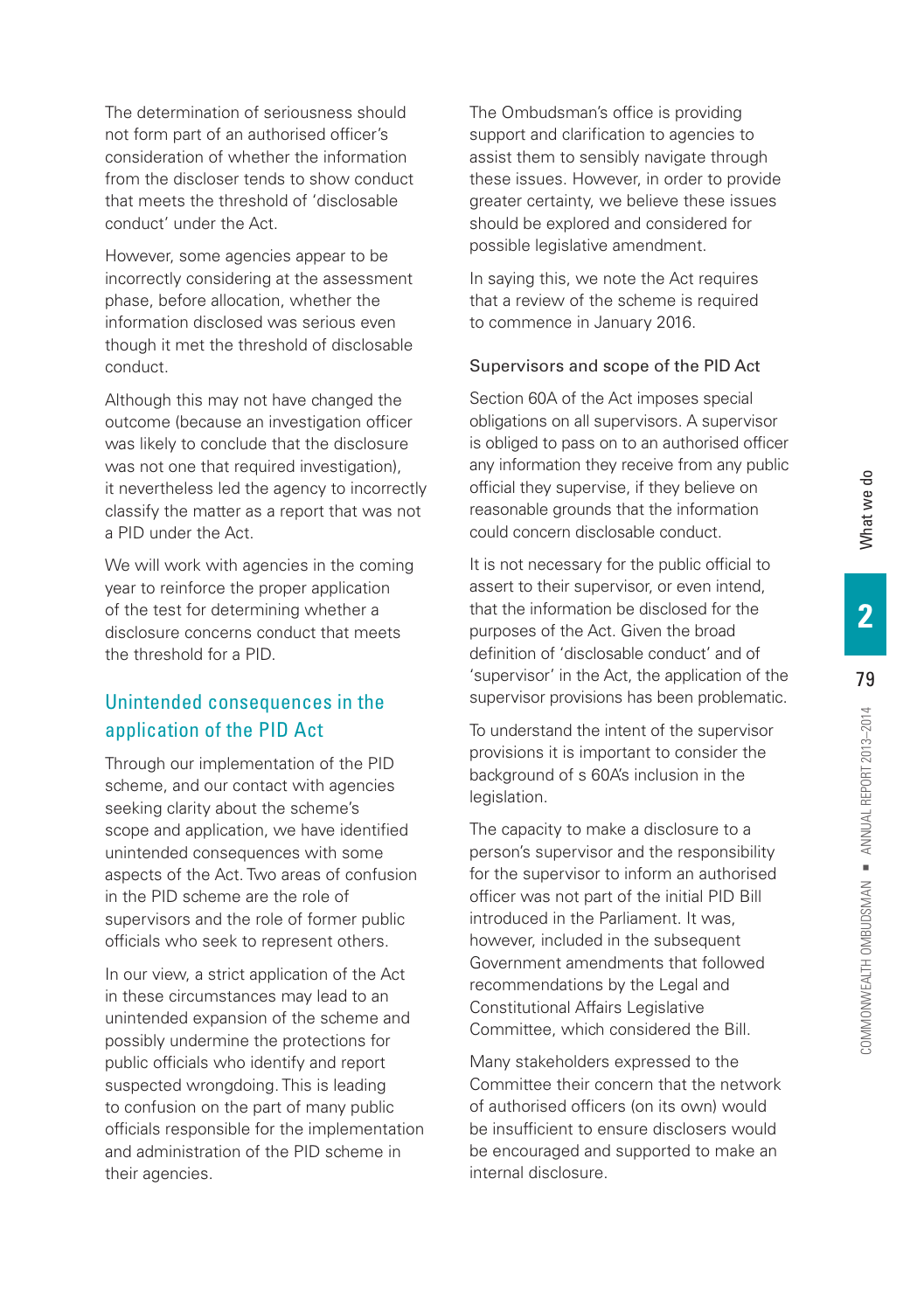The Committee accepted that concern and also had regard to the evidence presented in some submissions that disclosures of wrongdoing (including those similar to the types of disclosures under the PID scheme) are usually made to a person's supervisor.

The Committee was concerned that the protections for the discloser, which was one of the major objectives of the scheme, would not be available in such cases under the original PID Bill.

We understand that the main reason for the supervisor provisions was to ensure greater accessibility for public officials to make a public interest disclosure and to ensure they would receive the protections provided under the Act.

However, we do not believe the Act was intended to be an overarching mandatory reporting and investigation framework. It was not intended to completely replace other well-established public sector integrity, accountability and investigative processes such as the functions of statutory oversight and investigative bodies, as well as internal agency functions including internal audit and fraud detection, human resources and legal services.

We are also concerned that strictly applying the Act supervisor provisions in some agencies, and to public officials in particular roles, could unintentionally broaden the scope and operation of the PID scheme and result in unnecessary reporting and duplication.

Take, for example, staff and investigation officers of Commonwealth oversight and integrity bodies who, in exercising their statutory functions and powers, will routinely report or discuss particular matters with their supervisor.

Such matters may also meet one or more of the grounds within the definition of disclosable conduct under the Act. However, by virtue of the relationship

between the staff member and the supervisor, an ordinary discussion of routine matters that the organisation deals with every day could meet the test in s 60A of the Act.

Arguably, the supervisor is then obliged to report that information to an authorised officer, even if the issue is already being appropriately managed by other mechanisms.

Similarly, the supervisor provisions in the Act could unintentionally be triggered during the normal course of work of certain well-established areas within agencies. For example, a member of an agency's internal audit and fraud area, complaints management area, human resources or legal team, would routinely identify a suspected wrongdoing and then report or discuss the matter with their supervisor.

This would regularly occur during the course of their normal responsibilities, such as identifying and investigating breaches of finance or system controls by staff, addressing claims of maladministration by members of the public or providing legal advice in reviewing administrative decisions.

Under these common scenarios s 60A of the Act would require the supervisor to inform an authorised officer of the potential disclosable conduct, thereby requiring a range of additional responsibilities that were not intended. As there is no discretion under the Act for the supervisor not to report the disclosure to the authorised officer, it would result in unnecessary duplication and administration.

We have provided agencies with guidance about common sense approaches to these situations that should minimise the confusion for supervisors, without undermining the purposes of the Act.

There are further complications when the supervisor is also an authorised officer under the PID Act, which brings into play additional obligations.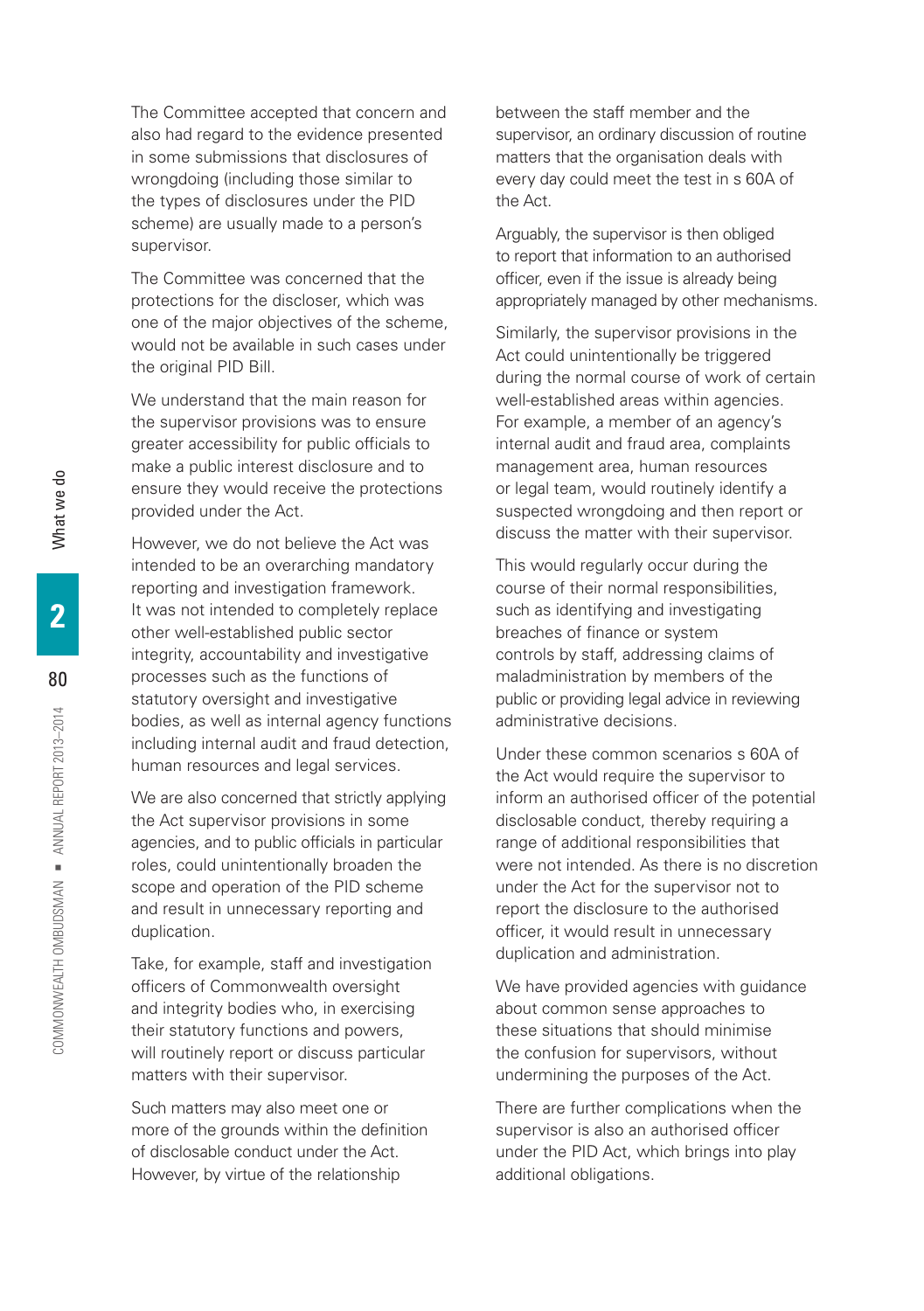We have emphasised to agencies the importance of carefully considering who to appoint as authorised officers, so as to avoid unintentionally expanding the number of routine matters that might be unnecessarily caught by the Act. Consistent with that advice, many agencies have chosen not to appoint the heads of internal audit, human resources or legal teams as authorised officers.

# Disclosures made on behalf of another person

Under the Act, any current or former public official can make a PID to an authorised internal recipient. There is no requirement for the person making the disclosure to have been affected by or have witnessed the suspected wrongdoing.

The person needs only to satisfy the threshold test under the Act that 'the discloser believes on reasonable grounds that the information tends to show one or more instances of disclosable conduct' (s 26). The Act does not necessarily contemplate a disclosure being made on behalf of another person.

We have come across a number of scenarios where this 'second-hand reporting' has become an issue. For example, a former public official, who was also a blogger, encouraged current public officials to inform him of suspected wrongdoing in their agency.

He wanted to use that information to make disclosures on behalf of current public officials. It was also likely that he wanted to inform the public of such wrongdoing by referencing the disclosure on the blog.

As the former public official was the person reporting the wrongdoing, he would have been considered to be the discloser and would accordingly attract the protections under the Act. However, the people informing the blogger of suspected

wrongdoing through the internet may not be protected as they do not meet the criteria for making a valid internal or external disclosure under the Act.

As such the current public official who identified the suspected wrongdoing may not get the full protections intended for their benefit under the Act. A similar situation would apply where the former public official is now a lawyer or a trade union representative seeking to represent current public officials.

In addition, where these types of disclosures are allocated for investigation, agencies may find it difficult to properly investigate the information on the basis that it does not come from an original source.

As a result the investigator may find it difficult to verify or rely on the information and would need to clarify or seek further information from the person who witnessed the wrongdoing.

## Complaint trends

Disclosers can make a complaint to our office about an agency's handling or the outcome of a PID investigation, or to IGIS if the matter relates to one of the intelligence agencies. Investigations of such complaints are conducted under the *Ombudsman Act 1976* or the *Inspector-General of Intelligence and Security Act 1986*.

Generally, before the Ombudsman or IGIS investigate the complaint, an agency would have completed its investigation, which agencies have 90 days to complete.

Since the commencement of the Act we have received seven complaints concerning an agency's investigation or handling of a PID<sup>6</sup>. While it is still early in the operational stage of the Act, the complaints made to

6 IGIS has received no complaints.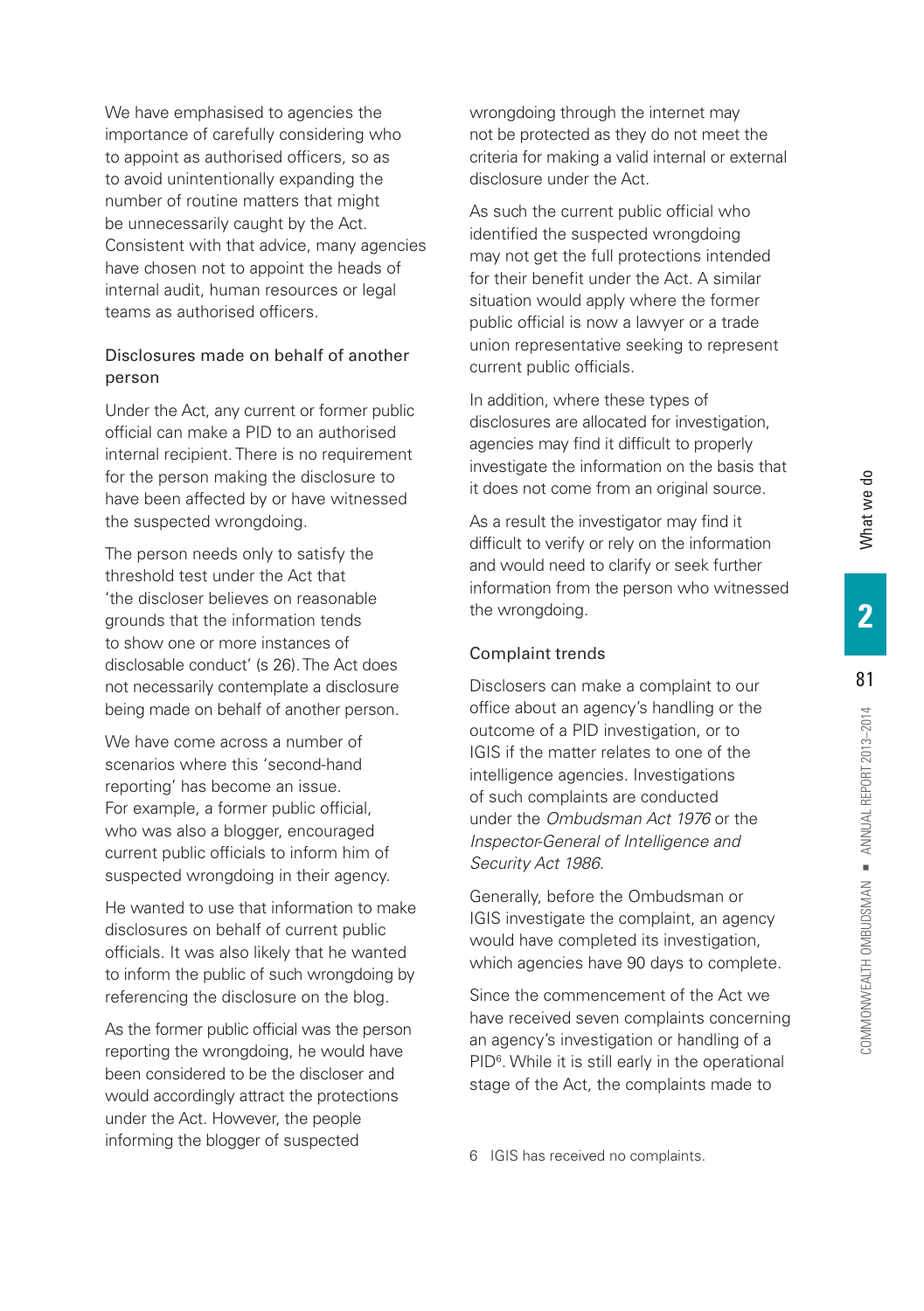our office tend to suggest that agencies could do better to communicate the PID process to officials and manage the expectations of the discloser.

The Act obliges agencies to communicate certain information to disclosers throughout the allocation and investigation processes. People have complained to us that since making their disclosure, they have not been kept informed of the progress of the investigation.

They have also told us they do not understand the investigation process and are unclear about whether the matter is still being investigated. Our feedback to agencies has centred on improving communication with the discloser so their expectations are properly managed.

Complaints to our office have been an invaluable source of information regarding systemic issues. In future we anticipate being able to identify and resolve systemic issues through the investigation of complaints about agencies' handling of PIDs.

# Ombudsman and IGIS monitoring role

The majority of potential disclosers who have approached us to make a disclosure (rather than the agency to which the disclosure relates) generally state they have done so because of fear of reprisal action and mistrust of the agency concerned.

This provides our office the opportunity to explain to disclosers some important aspects of the Act including the benefits of making a disclosure directly to the agency concerned, the key role that agencies play in the operation of the Act, an agency's obligation to investigate and, most importantly, the protection against reprisal that the Act provides.

## Number of disclosures received by the Ombudsman

This office received 28 approaches from people wishing to make a PID about another Commonwealth agency. In 16 of those we determined that the matter did not meet the threshold requirements of an internal PID.

Under the Act, an additional requirement for making a disclosure to us is that the discloser must demonstrate a belief on reasonable grounds that the matter should be investigated by the Ombudsman.

Where the discloser has not been able to provide reasonable grounds, we have determined that the disclosure has not been made to an authorised internal recipient and therefore the matter does not meet this threshold requirement of an internal PID.

In such cases the Ombudsman is not required to allocate the disclosure. However, it remains open to the public official to make their disclosure directly to the agency to which it relates.

Of the 16 approaches by potential disclosers, we determined that in 15 of these cases the discloser was not able to show reasonable grounds why the Ombudsman should investigate and therefore that disclosure had not been made to an authorised internal recipient.

In such cases we suggested that the person approach an authorised internal recipient (for example, their supervisor or an authorised officer) within the relevant agency. As such we determined that the Ombudsman was not an authorised internal recipient for these disclosures.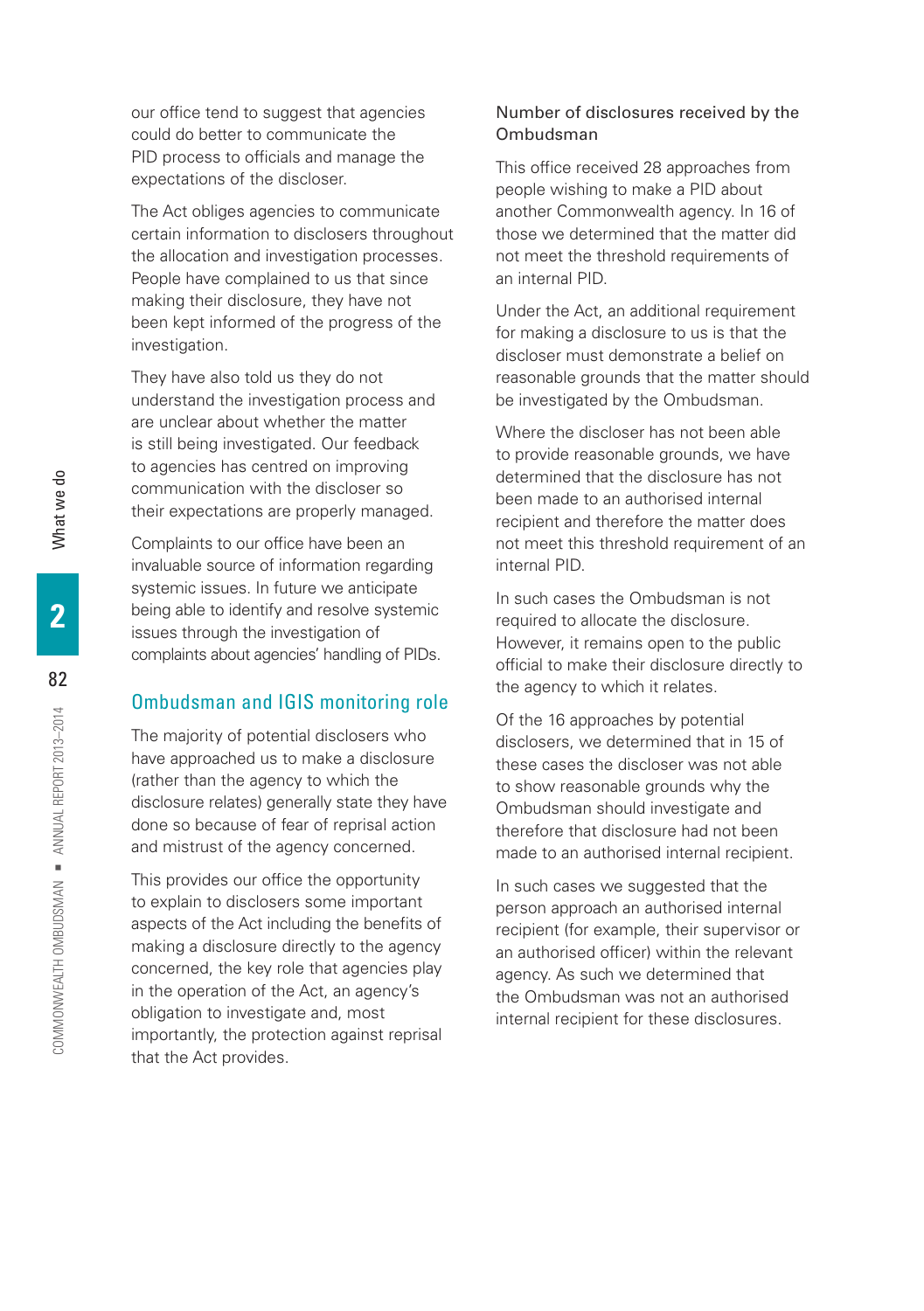In the other case we determined that the person was not a public official and the information disclosed did not amount to disclosable conduct.

The Ombudsman assessed 12 disclosures to meet the threshold requirements for the matter to be an internal PID. Of these, six were allocated to the agency to which the information related and six were allocated to the Ombudsman for investigation.

The six matters that were allocated to the Ombudsman's office were either matters that would have raised a conflict of interest if allocated to the relevant agency, or the PID involved a number of agencies. Five of the six are ongoing and we exercised discretion under s 48 of the Act not to investigate one matter further.

#### Number of disclosures received by IGIS

IGIS received four approaches from potential disclosers, of which two were assessed not to meet the threshold requirements for the matter to be a disclosure. In both cases IGIS determined that the discloser had not provided sufficient information.

IGIS assessed one of the other two approaches to be a PID and allocated it to a relevant agency for investigation. The fourth approach to IGIS was received in the last week of the reporting period and at that time lacked sufficient detail for the IGIS authorised officer to determine whether or not it should be handled as a PID. Further information was received early in the next reporting period which removed any doubt and the matter was formally allocated to IGIS for investigation shortly afterwards.

## Notifications received by the Ombudsman and IGIS

The Act requires that agencies inform the Ombudsman or IGIS of:

- a decision to allocate a disclosure for investigation
- a decision not to investigate, or not investigate further
- a request for an extension of time to complete an investigation.

Table 2.4 sets out the number of notifications and requests for an extension received by the Ombudsman and IGIS.

|           | <b>Notifications of PID</b><br>allocation decision | Notifications of decision<br>not to investigate a PID | Extension of<br>time requests |
|-----------|----------------------------------------------------|-------------------------------------------------------|-------------------------------|
| Ombudsman | 316                                                | 58                                                    | 6                             |
| IGIS      |                                                    |                                                       |                               |

# Table 2.4: Number of PID notifications and requests for extension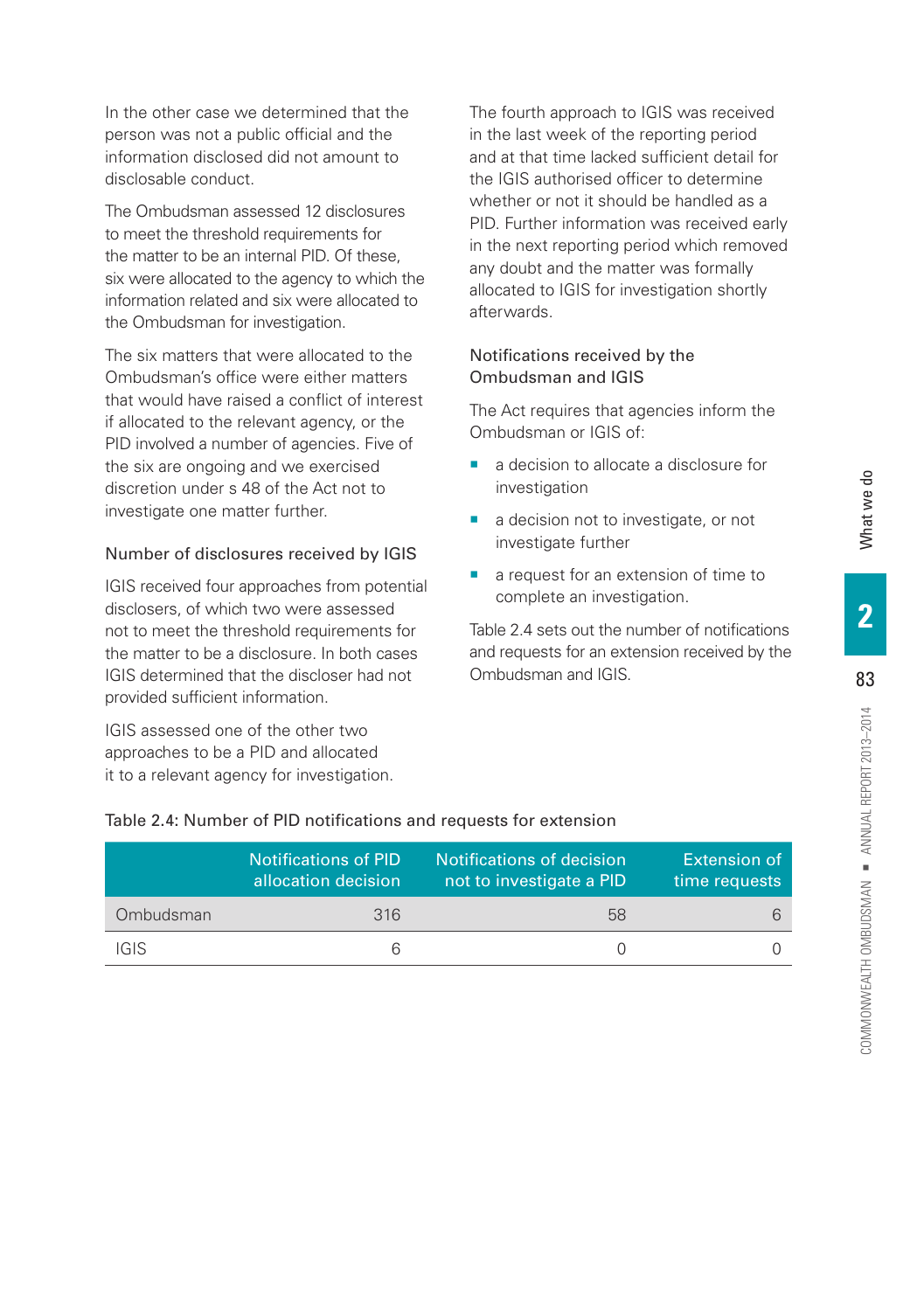The Act does not prescribe a time in which agencies must inform the Ombudsman or IGIS of their notification decisions or requests for an extension. However, we have asked that agencies provide this information within 10 working days of the decision being made.

We have asked agencies to request an extension of time 21 days before the expiration of the 90-day period that the Act allows them to complete their investigation if they are unlikely to be able to meet that legislated deadline.

A review of the number of disclosures recorded by agencies (378) against the number of notifications received (322) indicates that some agencies are delaying notification or are unaware of their requirement to notify us.

Similarly, agencies recorded that they had exercised discretion not to investigate a disclosure in 91 cases. However, the total number of notifications received by the Ombudsman was only 58.

We will follow up these discrepancies with agencies to ensure they adhere to their notification obligations in future.

#### Prescribed investigative agency

The Act envisaged that other investigative agencies could be prescribed by the PID Rules. However, at the moment no PID Rules exist. This has resulted in some specialist agencies (for example, the Australian Commission for Law Enforcement Integrity, the Australian Human Rights Commission, the Australian Public Service Commission and the Parliamentary Service Commissioner) not being given the power to investigate matters under the PID Act within their specialist jurisdictions.

It has also resulted in limiting the options for disclosers, as they cannot make an internal PID to these agencies.

# Awareness raising and assistance

#### Activities of Implementation

Before the implementation of the PID Act we established a dedicated telephone line and email address for agencies and public officials to facilitate enquiries concerning the new scheme.

This year we received more than 250 PID-related approaches to those channels, of which about 70% were made from agency representatives and 30% from potential disclosers. Answering enquiries from agencies and disclosers has enabled us to provide assistance as well as gain an insight into the issues faced by agencies and disclosers.

We have published a number of resources to help agencies and public officials understand the scheme. Resources were made publicly available from October 2013 and since then we received more than 12,500 unique page views7 to our PID website.

The number of people visiting the website, along with feedback from agencies, indicates that the resources and the activities we have run have been well received.

7 Unique page views are the number of visits during which the specified page was viewed at least once. Where a person views the same webpage from the same computer more than once, this will only be counted as one unique page view.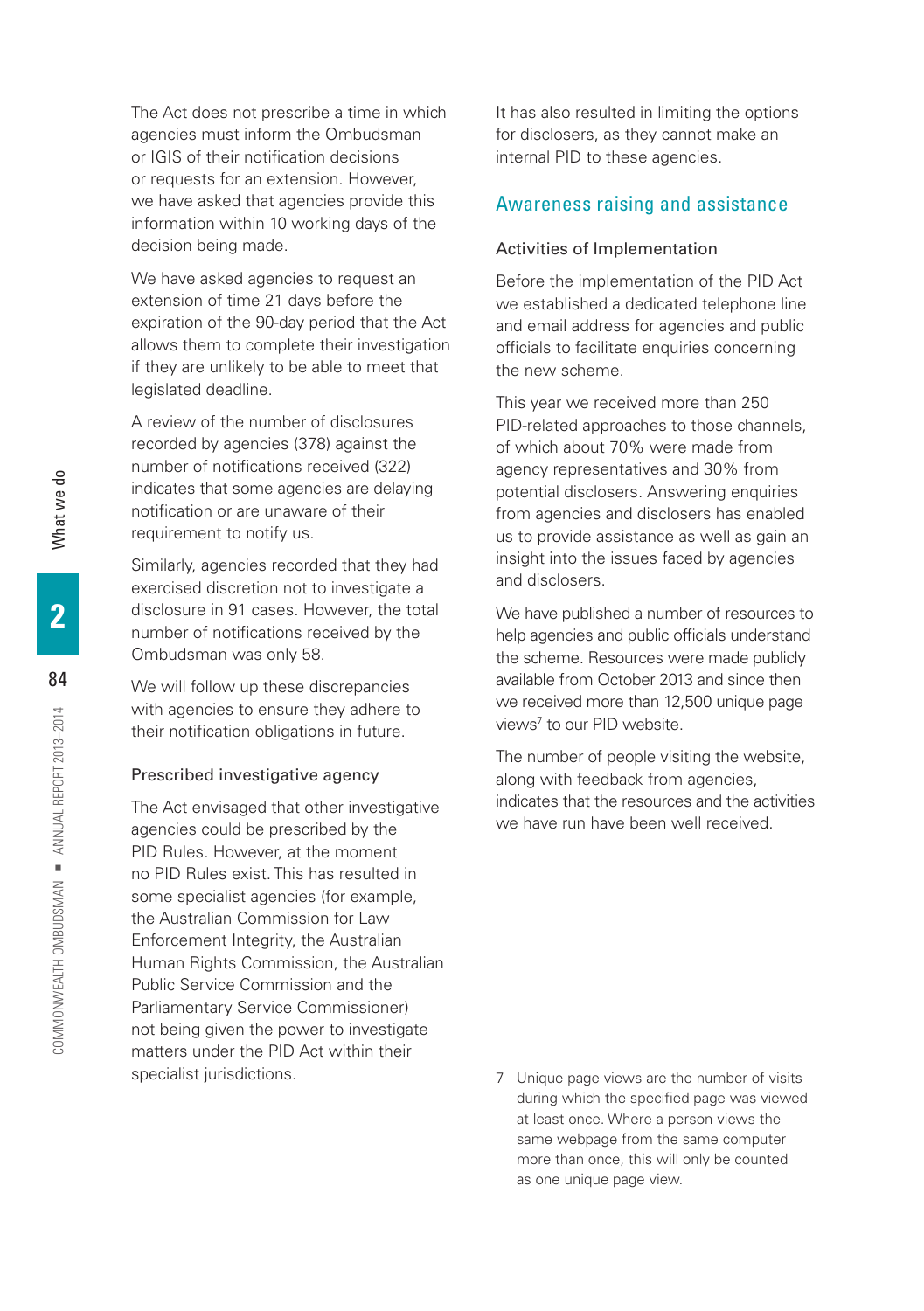COMMONWEALTH OMBUDSMAN = ANNUAL REPORT 2013-2014

- better-practice guides for disclosers considering making a PID and for agencies in managing their responsibilities
- five fact sheets on key components of the scheme including the purpose of the legislation, how public officials make a PID, the responsibilities of principal officers, the role of authorised officers, and the roles of the Ombudsman and IGIS
- an iterative series of frequently asked questions
- three purpose-built forms to help agencies meet their obligation to notify us of an allocation of a disclosure for investigation; a decision not to investigate (or not to investigate further); and to request extensions of time
- **•** copies of presentations made at various forums to support and promote awareness
- a series of PID scheme logo graphics for agencies to download and use on their websites as easily recognisable icons
- links to the PID Act, and to the PID Standard created by this office, available on ComLaw
- details of information sessions conducted by our office for agencies and public officials on key aspects of the Act.

These resources can be viewed at [www.pid.ombudsman.gov.au.](www.pid.ombudsman.gov.au)

We are in the process of reviewing our resources and developing further fact sheets, frequently asked questions and posters for agencies to use.

#### Presentations, forums and meetings

In the reporting period we delivered a significant number of presentations to agencies about the operation and application of the Act. We conducted 69 presentations, which included 42 to individual agencies and 10 information sessions delivered to multiple agencies in Canberra, Sydney, Adelaide, Brisbane and Darwin.

In addition we have used opportunities to speak at forums to promote and educate public officials about the operation and application of the Act including:

- ACT Small Agencies Forum, 10 October 2013
- ACT Institute of Public Administration (IPAA) seminar—PIDs: Strengthening integrity, 22 October 2013
- **E** LegalWise—Accountability and transparency seminar, 7 November 2013
- Australian Public Service Commission (APSC) forum: People Management Network and Australian Government Leadership Network, Brisbane, 14 November 2013
- **APS Ethics Contact Officer Network.** 18 November 2013
- **E** Australian Government Solicitor Government Law Group seminar, 18 November 2013
- **Whistleblowers Australia national** conference, Sydney, 23 November 2013
- **EXEC FOR APSC forum: People Management** Network and Australian Government Leadership Network, Melbourne, 3 December 2013
- **EXEC FOR APSC forum: People Management** Network, Sydney, 5 December 2013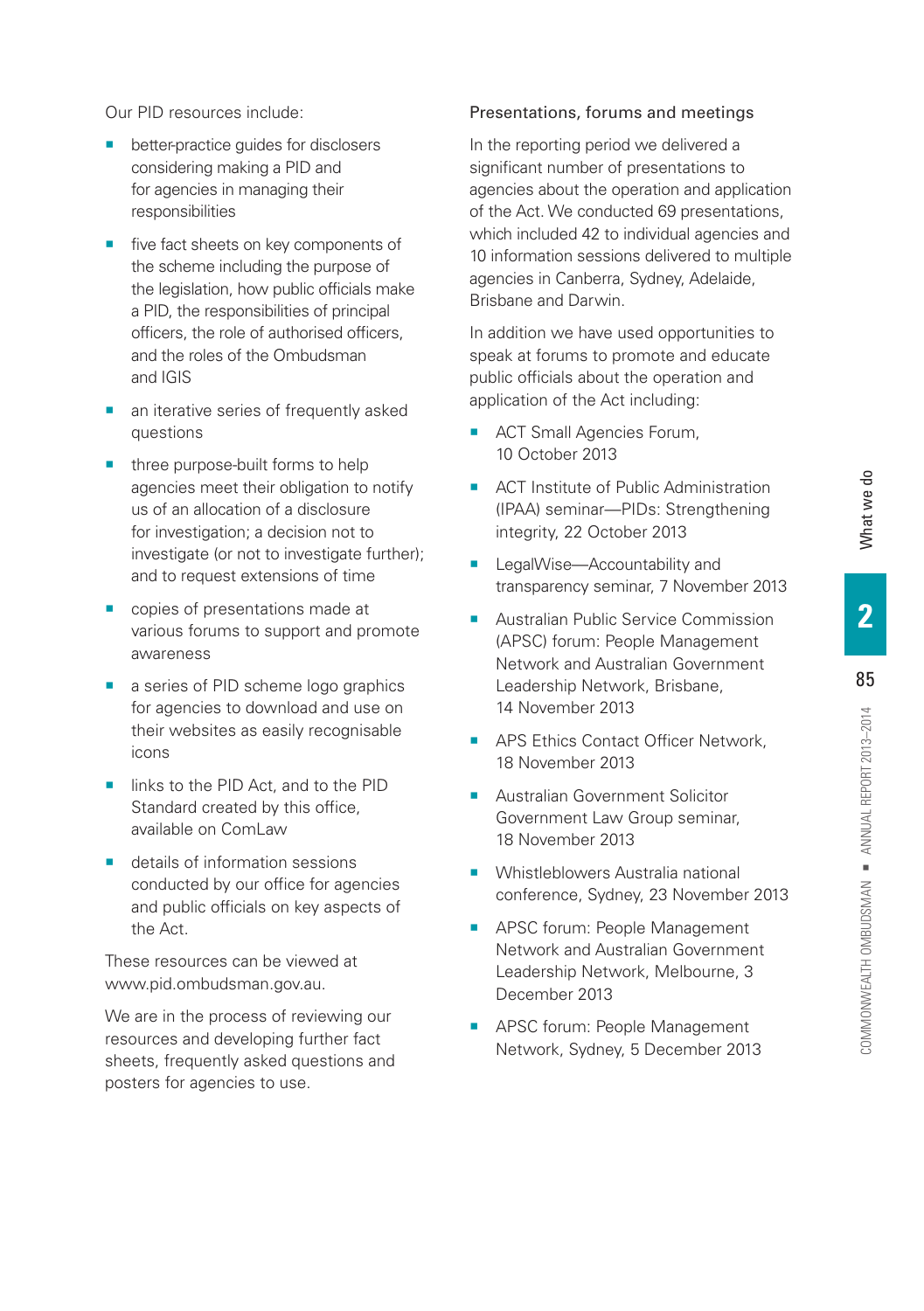- Commonwealth Authorities and Companies (CAC) Act finance and legal forum, Canberra, 12 December 2013
- **APS Indigenous employment HR forum,** 6 March 2014
- **PID oversight forum, Canberra,** 20 March 2014
- PID research forum, Canberra, 21 March 2014
- Human Capital Matters research forum, Canberra, 12 May 2014
- **PID research forum, Sydney, 21 May 2014.**

We coordinated and led a PID forum comprising PID oversight agencies including state Ombudsmen and state or territory Public Service Commissions, and academics. The purpose of the forum was to share information, learnings and best practice, and consider opportunities for collaboration. The forum intends to meet annually.

We are also a regular participant in a community of practice made up of seven agencies with the aim of sharing best practices and implementation issues. We intend setting up other community of practice groups with a cross-section of Commonwealth agencies in various locations around Australia.

We have delivered five PID awarenessraising sessions to our staff around Australia. As well, at their request, we have met with agencies separately to help them to navigate through their PID implementation and application issues.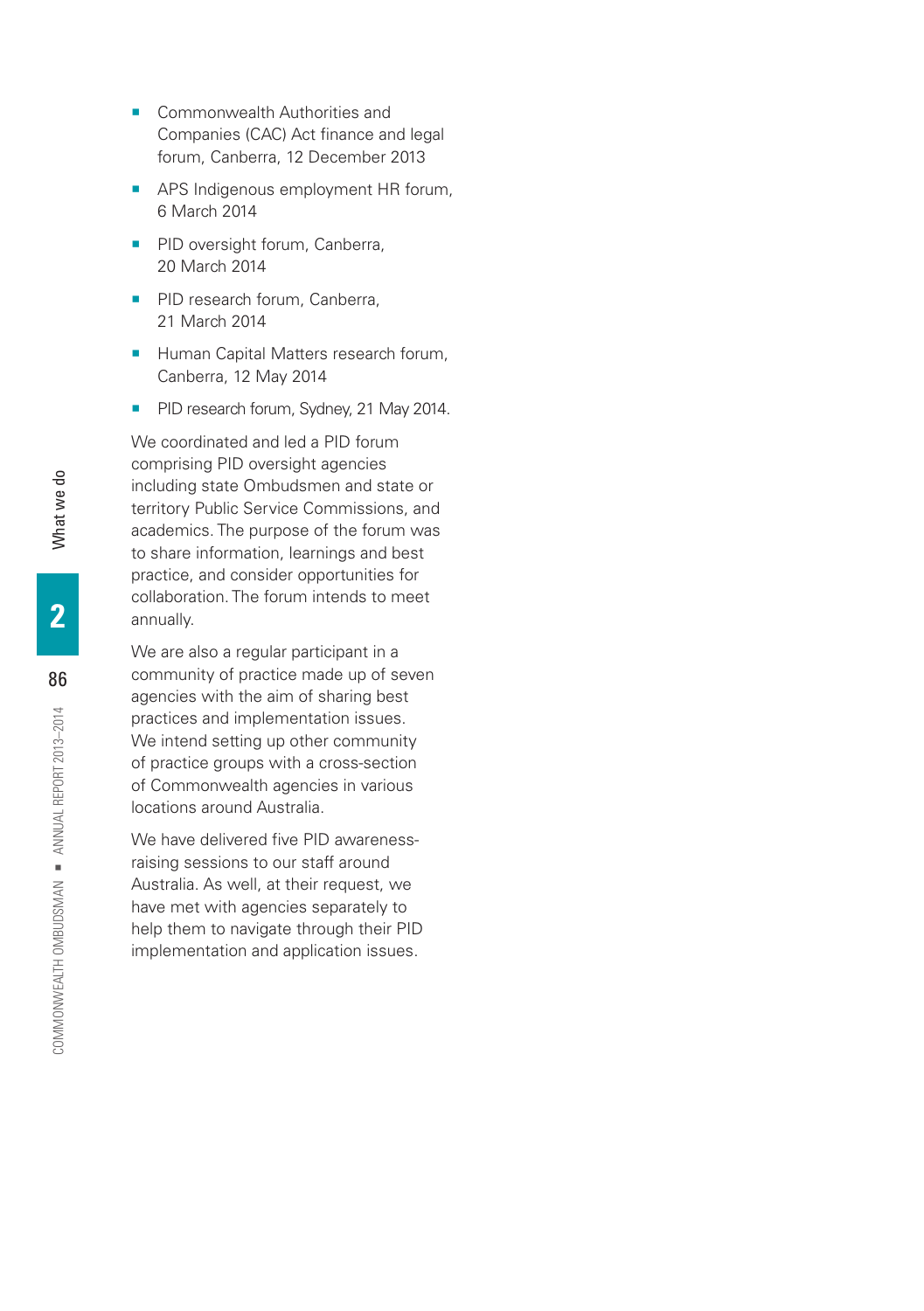|        | conducted of PIDs received by<br>(percentage of investigations<br>Number of PIDs investigated<br>an authorised officer) | 1 (100%)                                                                   | $1(50\%)$                                                                 |                           |                                                                 | $\circ$                                                          | $\circ$                                                                   | $\circ$                                                          | 3 (100%)                                                        |                                                                           |
|--------|-------------------------------------------------------------------------------------------------------------------------|----------------------------------------------------------------------------|---------------------------------------------------------------------------|---------------------------|-----------------------------------------------------------------|------------------------------------------------------------------|---------------------------------------------------------------------------|------------------------------------------------------------------|-----------------------------------------------------------------|---------------------------------------------------------------------------|
| ו<br>ה | Types of disclosable conduct to which those<br><b>PIDs</b> relate                                                       | the Commonwealth, State or Territory<br>1 (100%) Contravention of a law of | the Commonwealth, State or Territory<br>2 (50%) Contravention of a law of | 1 (25%) Maladministration | 1 (25%) Abuse of position or grounds<br>for disciplinary action | 1 (100%) Abuse of position or grounds<br>for disciplinary action | Maladministration/Abuse of position<br>or grounds for disciplinary action | 2 (100%) Abuse of position or grounds<br>for disciplinary action | 2 (67%) Abuse of position or grounds<br>for disciplinary action | the Commonwealth, State or Territory<br>1 (33%) Contravention of a law of |
|        | authorised officer<br>Number of PIDs<br>received by an                                                                  |                                                                            | 2                                                                         |                           |                                                                 |                                                                  |                                                                           | 2                                                                | S                                                               |                                                                           |
|        | Agency name                                                                                                             | Administrative Appeals<br>Tribunal                                         | Airservices Australia<br>$\sim$                                           |                           |                                                                 | ASC Pty Ltd<br>$\vec{c}$                                         | Australian Bureau of<br>Statistics<br>4.                                  | Communications and<br>Media Authority<br>Australian<br>.<br>د    | Australian Crime<br>Commission<br>$\ddot{\circ}$                |                                                                           |

Table 2.5: Number and types of PIDs received, and number investigated Table 2.5: Number and types of PIDs received, and number investigated What we do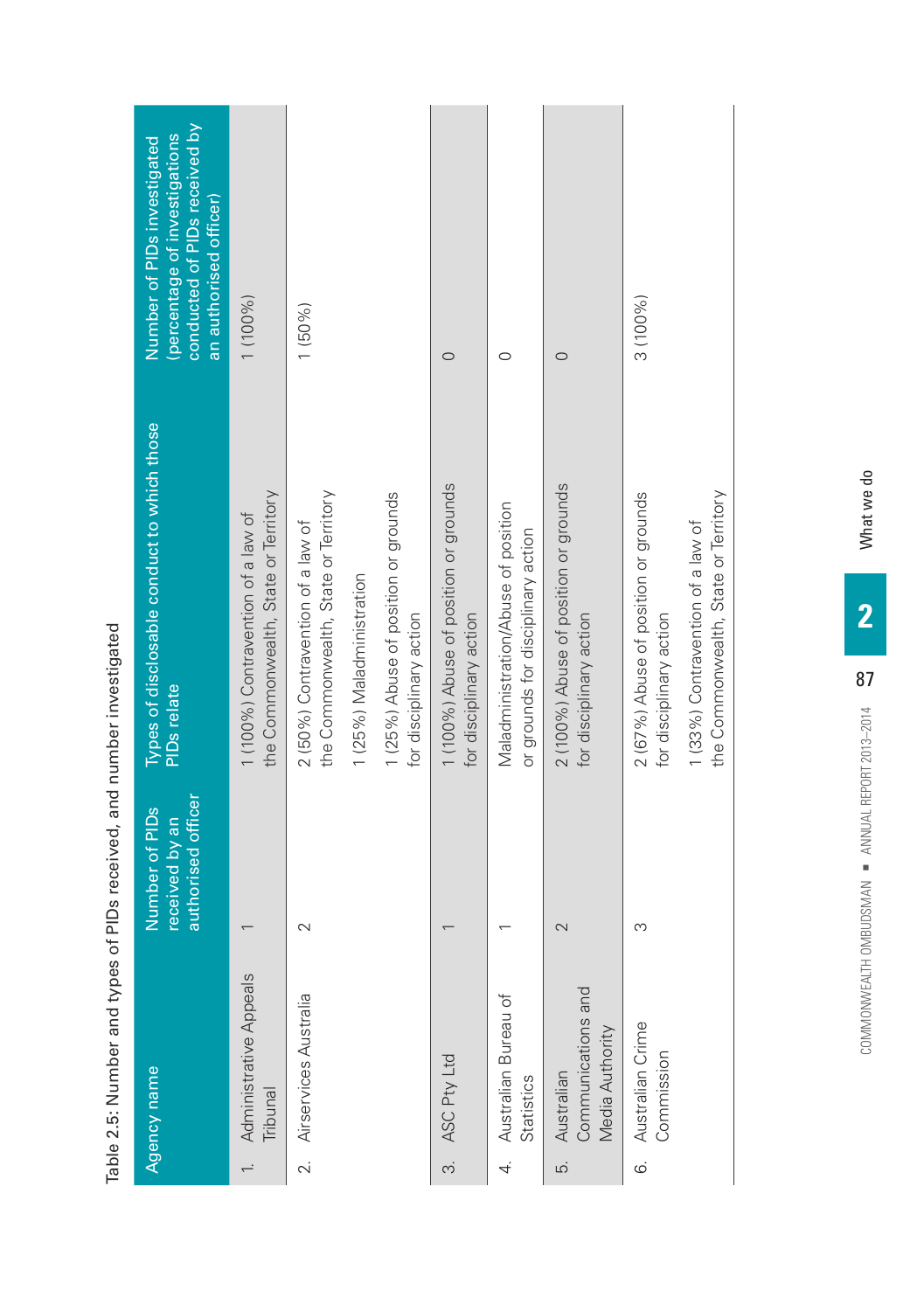| conducted of PIDs received by<br>(percentage of investigations<br>Number of PIDs investigated<br>an authorised officer) | $\circ$                                                                           | 8 (89%)                                                         |                                                                                                                           |                                                                          | 3(75%)                         | $1(50\%)$                                                                  | 2 (100%)                                                                | 4 (67%)                                                         |                                                              |
|-------------------------------------------------------------------------------------------------------------------------|-----------------------------------------------------------------------------------|-----------------------------------------------------------------|---------------------------------------------------------------------------------------------------------------------------|--------------------------------------------------------------------------|--------------------------------|----------------------------------------------------------------------------|-------------------------------------------------------------------------|-----------------------------------------------------------------|--------------------------------------------------------------|
| Types of disclosable conduct to which those<br><b>PIDs</b> relate                                                       | 2 (100%) Wastage of public money or property                                      | 5 (56%) Abuse of position or grounds<br>for disciplinary action | Commonwealth, State or Territory 1 (11 %)<br>2 (22%) Contravention of a law of the<br>Wastage of public money or property | 1 (11%) Risk of danger to the health<br>or safety of one or more persons | 4 (100%) Maladministration     | the Commonwealth, State or Territory<br>2 (100%) Contravention of a law of | 2 (100%) Abuse of position or grounds<br>for disciplinary action        | 5 (83%) Abuse of position or grounds<br>for disciplinary action | 1 (17%) Perversion of the course of justice<br>or corruption |
| authorised officer<br>Number of PIDs<br>received by an                                                                  | 2                                                                                 | တ                                                               |                                                                                                                           |                                                                          | 4                              | $\sim$                                                                     | 2                                                                       | $\circ$                                                         |                                                              |
| Agency name                                                                                                             | Australian Curriculum,<br>Reporting Authority<br>Assessment and<br>$\overline{r}$ | Border Protection Service<br>Australian Customs and<br>$\infty$ |                                                                                                                           |                                                                          | Australian Federal Police<br>တ | Management Authority<br>10. Australian Fisheries                           | Geospatial-Intelligence<br>Organisation<br>Australian<br>$\overline{=}$ | 12. Australian Government<br>Solicitor                          |                                                              |

What we do COMMONWEALTH OMBURSMAN IN A SALT A SALT A SALT A SALT A SALT A SALT A SALT A SALT A SALT A SALT A SALT A SALT A SALT A SALT A SALT A SALT A SALT A SALT A SALT A SALT A SALT A SALT A SALT A SALT A SALT A SALT A SALT A SALT **2**

88

COMMONWEALTH OMBUDSMAN · ANNUAL REPORT 2013-2014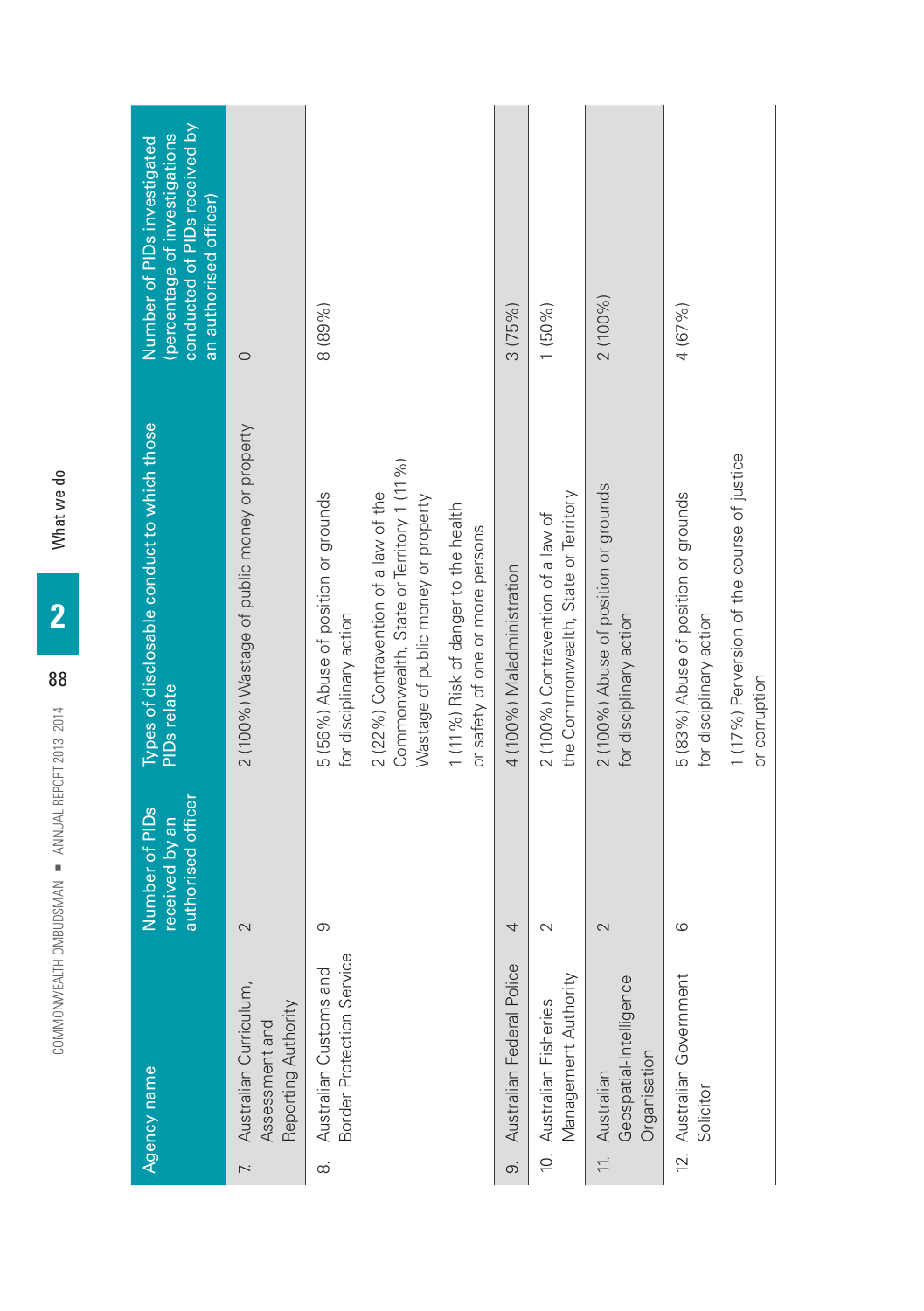| Agency name                                                    | authorised officer<br>Number of PIDs<br>received by an | Types of disclosable conduct to which those<br><b>PIDs</b> relate                                                                                                         | conducted of PIDs received by<br>(percentage of investigations<br>Number of PIDs investigated<br>an authorised officer) |
|----------------------------------------------------------------|--------------------------------------------------------|---------------------------------------------------------------------------------------------------------------------------------------------------------------------------|-------------------------------------------------------------------------------------------------------------------------|
| 13. Australian National<br>University                          | S                                                      | Commonwealth, State or Territory 1 (33%)<br>1 (33%) Contravention of a law of the<br>1 (33%) Abuse of position or grounds<br>for disciplinary action<br>Maladministration | $\circ$                                                                                                                 |
| Science & Technology<br>14. Australian Nuclear<br>Organisation |                                                        | 1 (100%) Wastage of public money or property                                                                                                                              | 1 (100 %)                                                                                                               |
| Corporation (Australia<br>15. Australian Postal<br>Post)       | $\mathbf{\Omega}$                                      | the Commonwealth, State or Territory<br>2 (100%)Contravention of a law of                                                                                                 | 2 (100 %)                                                                                                               |
| 16. Australian Public Service<br>Commission                    |                                                        | 1 (100%) Maladministration                                                                                                                                                | 1 (100 %)                                                                                                               |
| Australian Rail Track<br>Corporation Ltd<br>17.                | 2                                                      | 2 (100%) Perversion of the course of justice<br>or corruption                                                                                                             | 2 (100%)                                                                                                                |
| Intelligence Service<br>18. Australian Secret                  |                                                        | 1 (100%) Abuse of position or grounds<br>for disciplinary action                                                                                                          | 1 (100%)                                                                                                                |
| Intelligence Organisation<br>19. Australian Security           | 2                                                      | 1 (50%) Wastage of public money or property<br>1 (50%) Maladministration                                                                                                  | $1(50\%)$                                                                                                               |
| 20. Australian Signals<br>Directorate                          |                                                        | 1 (100%) Risk of danger to the health<br>or safety of one or more persons                                                                                                 | $\circ$                                                                                                                 |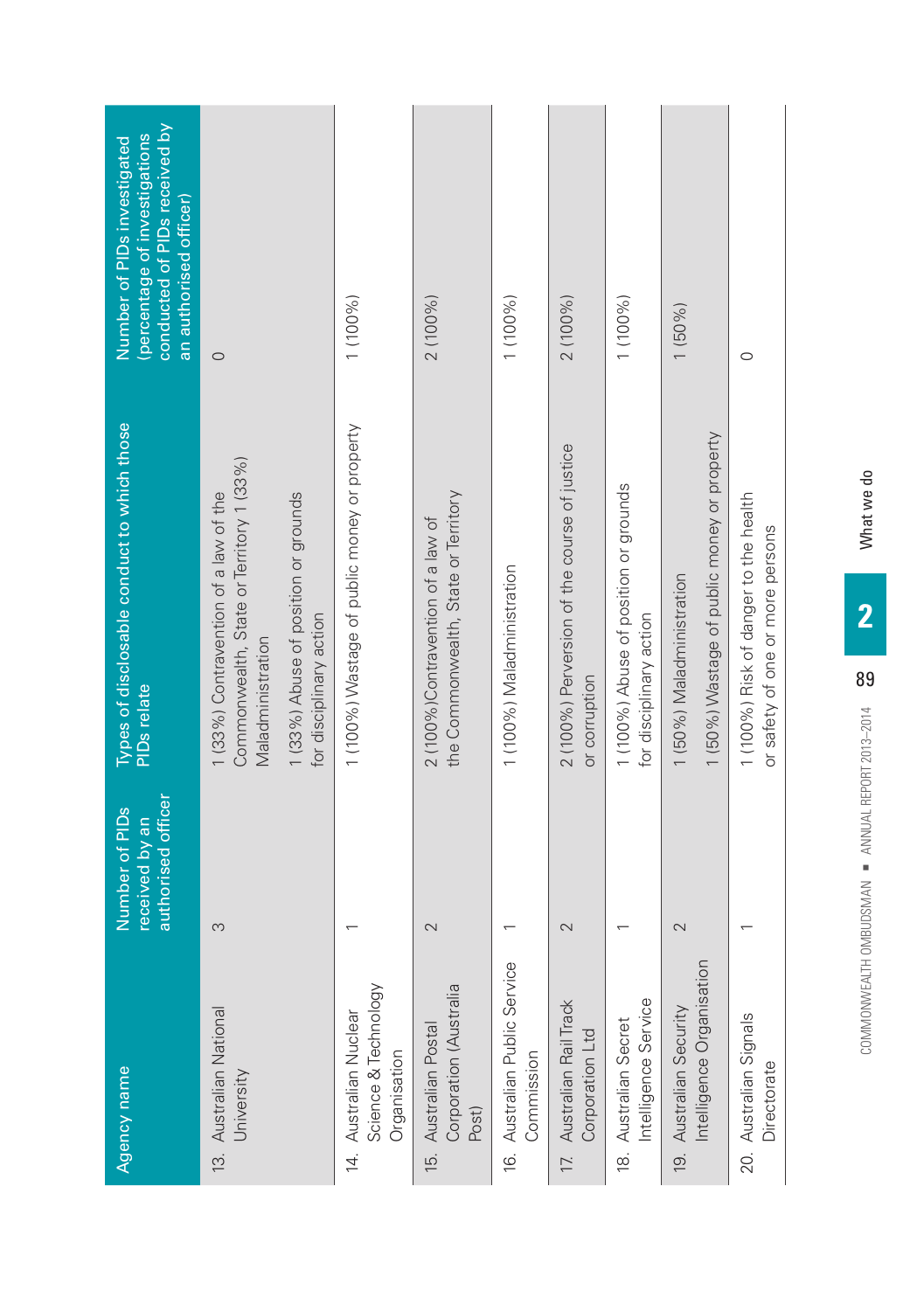| conducted of PIDs received by<br>(percentage of investigations<br>Number of PIDs investigated<br>an authorised officer)<br>Types of disclosable conduct to which those<br><b>PIDs</b> relate<br>authorised officer<br>Number of PIDs<br>received by an | 11(61%)<br>2 (11%) Perversion of the course of justice<br>13 (72%) Abuse of position or grounds<br>1 (6%) Contravention of a law of the<br>Commonwealth, State or Territory<br>2 (11%) Maladministration<br>for disciplinary action<br>or corruption<br>$\frac{8}{1}$ | $\circ$<br>O<br>health or safety of one or more persons<br>Maladministration/Risk of danger to the<br>1 (100%) Abuse of position or grounds<br>for disciplinary action | 3 (100%)<br>2 (50%) Wastage of public money or property<br>1 (25%) Risk of danger to the health<br>or safety or one or more persons<br>1 (25%) Maladministration<br>S | 1(25%)<br>3 (75%) Maladministration<br>4                        |
|--------------------------------------------------------------------------------------------------------------------------------------------------------------------------------------------------------------------------------------------------------|-----------------------------------------------------------------------------------------------------------------------------------------------------------------------------------------------------------------------------------------------------------------------|------------------------------------------------------------------------------------------------------------------------------------------------------------------------|-----------------------------------------------------------------------------------------------------------------------------------------------------------------------|-----------------------------------------------------------------|
|                                                                                                                                                                                                                                                        |                                                                                                                                                                                                                                                                       |                                                                                                                                                                        |                                                                                                                                                                       | 1 (25%) Abuse of position or grounds<br>for disciplinary action |
| Agency name                                                                                                                                                                                                                                            | 21. Australian Taxation Office <sup>8</sup>                                                                                                                                                                                                                           | 22. Australian War Memorial<br>Bureau of Meteorology<br>23.                                                                                                            | Safety Authority<br>24. Civil Aviation                                                                                                                                | 25. Comcare                                                     |

8 Includes reporting for the Australian Charities and Not-for-Profit Commission. Includes reporting for the Australian Charities and Not-for-Profit Commission.

What we do COMMONWEALTH OMBUDSMAN ¡ ANNUAL REPORT 2013–2014 What we do

90

COMMONWEALTH OMBUDSMAN · ANNUAL REPORT 2013-2014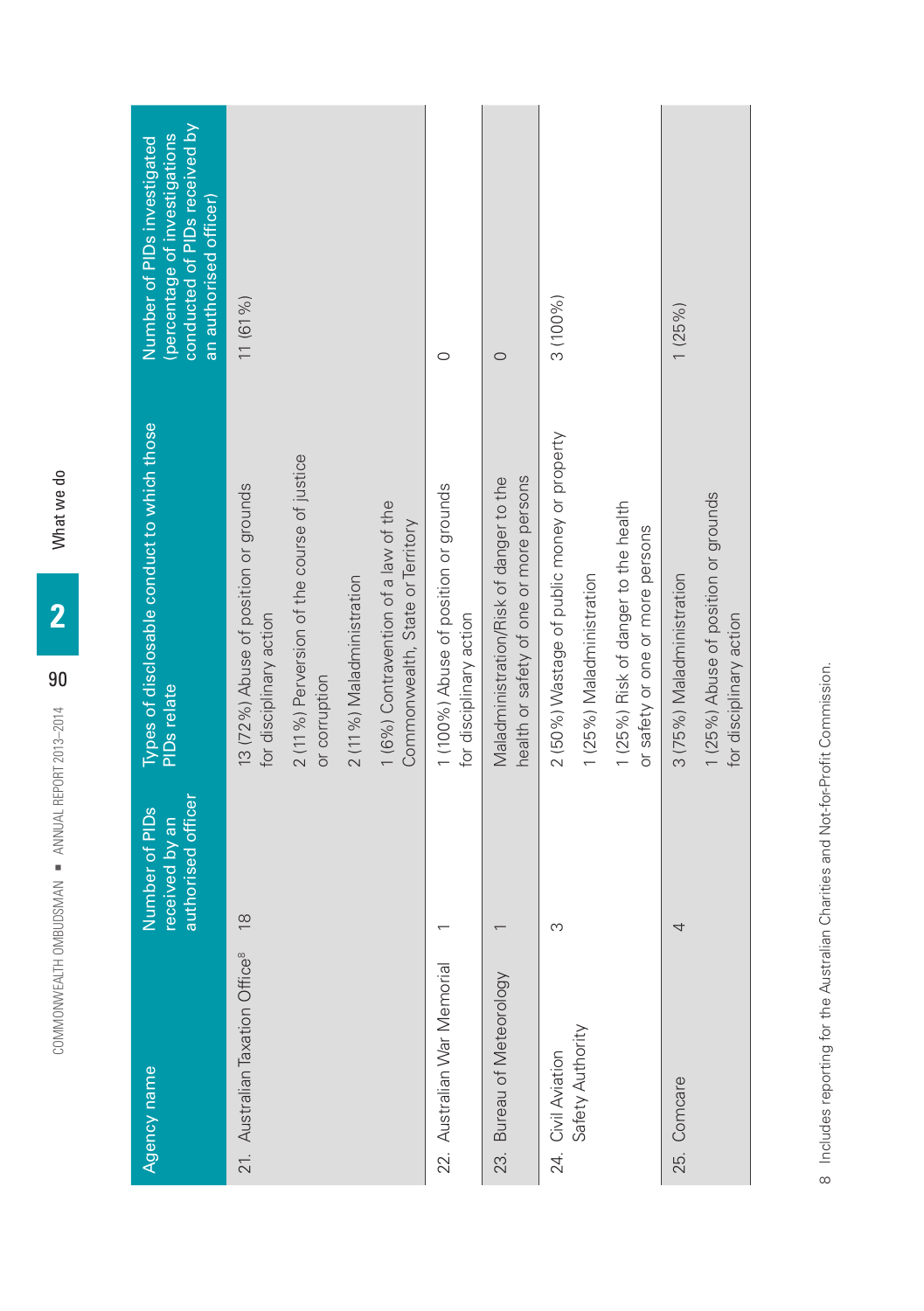| Agency name                                            | authorised officer<br>Number of PIDs<br>received by an | Types of disclosable conduct to which those<br><b>PIDs</b> relate           | conducted of PIDs received by<br>(percentage of investigations<br>Number of PIDs investigated<br>an authorised officer) |
|--------------------------------------------------------|--------------------------------------------------------|-----------------------------------------------------------------------------|-------------------------------------------------------------------------------------------------------------------------|
| 26. Commonwealth Scientific<br>and Industrial Research | S                                                      | 2 (40%) Abuse of position or grounds<br>for disciplinary action             | 2(67%)                                                                                                                  |
| Organisation                                           |                                                        | the Commonwealth, State or Territory<br>1 (20%) Contravention of a law of   |                                                                                                                         |
|                                                        |                                                        | 1 (20%) Abuse of public trust                                               |                                                                                                                         |
|                                                        |                                                        | 1 (20%) Wastage of public money or property                                 |                                                                                                                         |
| 27. Comsuper                                           |                                                        | 1 (100%) Abuse of position or grounds<br>for disciplinary action            | 1 (100%)                                                                                                                |
| Department of<br>Agriculture<br>28.                    | S                                                      | 3 (60%) Abuse of position or grounds<br>for disciplinary action             | 1(20%)                                                                                                                  |
|                                                        |                                                        | the Commonwealth, State or Territory<br>2 (40%) Contravention of a law of   |                                                                                                                         |
| 29. Department of Defence                              | 181                                                    | the Commonwealth, State or Territory<br>138 (76%) Contravention of a law of | 123 (68%)                                                                                                               |
|                                                        |                                                        | 16 (9%) Maladministration                                                   |                                                                                                                         |
|                                                        |                                                        | 12 (7%) Abuse of position or grounds<br>for disciplinary action             |                                                                                                                         |
|                                                        |                                                        | 6 (3%) Wastage of public money or property                                  |                                                                                                                         |
|                                                        |                                                        | 5 (3%) Risk of danger to the health<br>or safety of one or more persons     |                                                                                                                         |
|                                                        |                                                        | 4 (2%) Abuse of public trust                                                |                                                                                                                         |

What we do

OD BING OMBUNG OMBUNG OMBUNG OMBUNG ALTHREDRIG AND A ANNUAL REPORT 2013–2014 WHAT WE DIRECTED FOR A SALE REPORT 2014 WHAT WE DIRECTED FOR A SALE REPORT OF THE SALE REPORT OF THE SALE REPORT OF THE SALE REPORT OF THE SALE R

COMMONWEALTH OMBUDSMAN - ANNUAL REPORT 2013-2014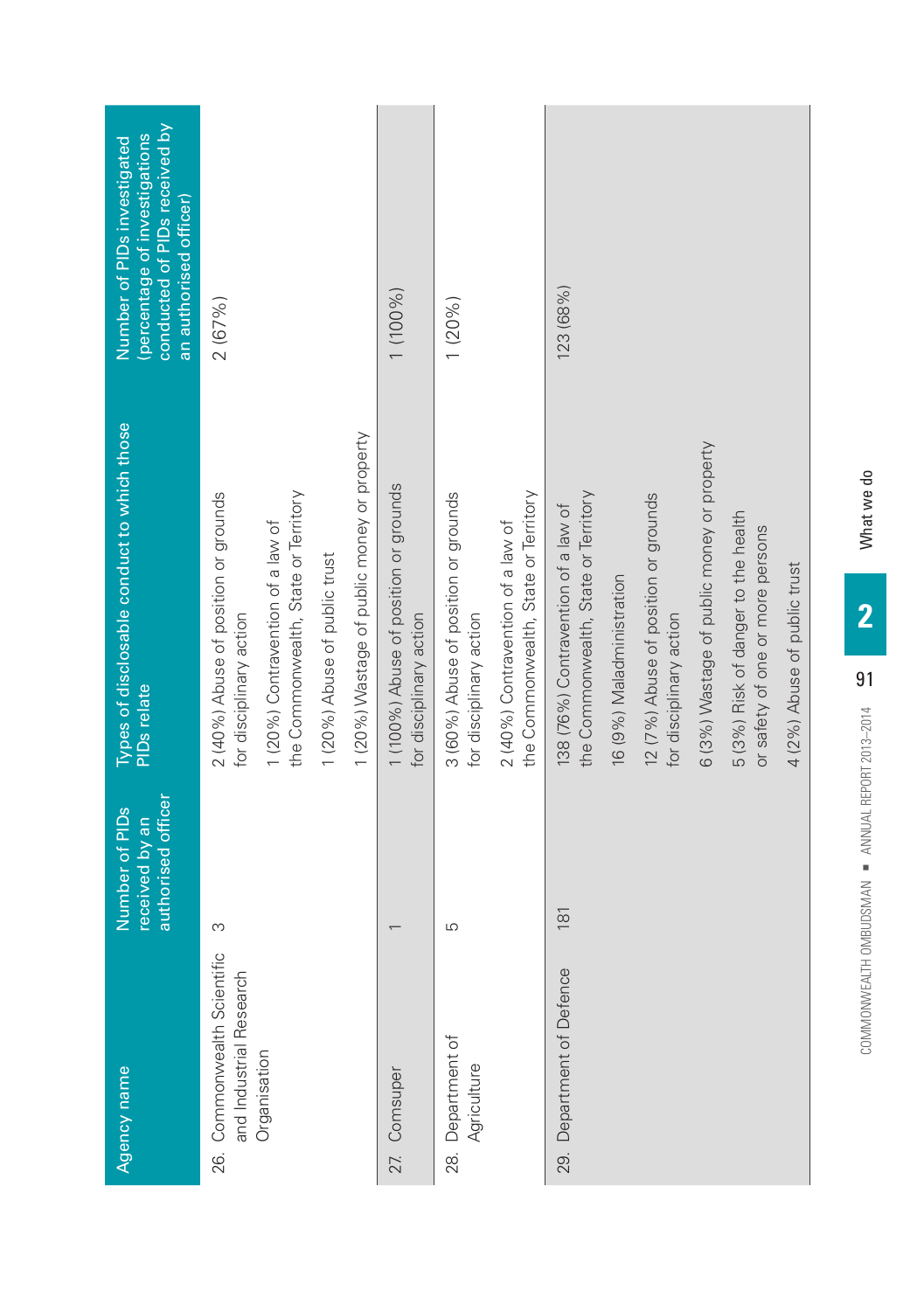| Agency name                                    | authorised officer<br>Number of PIDs<br>received by an | Types of disclosable conduct to which those<br><b>PIDs</b> relate          | conducted of PIDs received by<br>(percentage of investigations<br>Number of PIDs investigated<br>an authorised officer) |
|------------------------------------------------|--------------------------------------------------------|----------------------------------------------------------------------------|-------------------------------------------------------------------------------------------------------------------------|
| 30. Department of Education                    | $\sim$                                                 | 2 (100%) Abuse of position or grounds<br>for disciplinary action           | 1(50%)                                                                                                                  |
| Department of<br>Employment<br>31.             | $\sim$                                                 | 2 (100%) Abuse of position or grounds<br>for disciplinary action           | $1(50\%)$                                                                                                               |
| Department of Finance<br>32.                   |                                                        | 1 (100%) Maladministration                                                 | $\circ$                                                                                                                 |
| 33. Department of Foreign<br>Affairs and Trade | S                                                      | the Commonwealth, State or Territory<br>1 (33%) Contravention of a law of  | $\circ$                                                                                                                 |
|                                                |                                                        | 1 (33%) Perversion of the course of justice<br>or corruption               |                                                                                                                         |
|                                                |                                                        | 1 (33%) Maladministration                                                  |                                                                                                                         |
| 34. Department of Health                       |                                                        | the Commonwealth, State or Territory<br>1 (100%) Contravention of a law of | $\circ$                                                                                                                 |
| Department of Human<br>Services<br>35.         | $\overline{\phantom{0}}$                               | 2 (29%) Contravention of a law of the<br>Commonwealth, State or Territory  | 4(57%)                                                                                                                  |
|                                                |                                                        | 2 (29%) Maladministration                                                  |                                                                                                                         |
|                                                |                                                        | 1 (14%) Wastage of public money or property                                |                                                                                                                         |
|                                                |                                                        | 1 (14%) Risk of danger to the health<br>or safety of one or more persons   |                                                                                                                         |
|                                                |                                                        | 1 (14%) Abuse of position or grounds<br>for disciplinary action            |                                                                                                                         |

What we do COMMONWEALTH OMBURSMAN IN THE SEARCH OMBURSMAN IN THE SEARCH OF THE SEARCH OF THE SEARCH OF THE SEARCH OF THE SEARCH OF THE SEARCH OF THE SEARCH OF THE SEARCH OF THE SEARCH OF THE SEARCH OF THE SEARCH OF THE SEARCH OF THE

**2**

92

COMMONWEALTH OMBUDSMAN · ANNUAL REPORT 2013-2014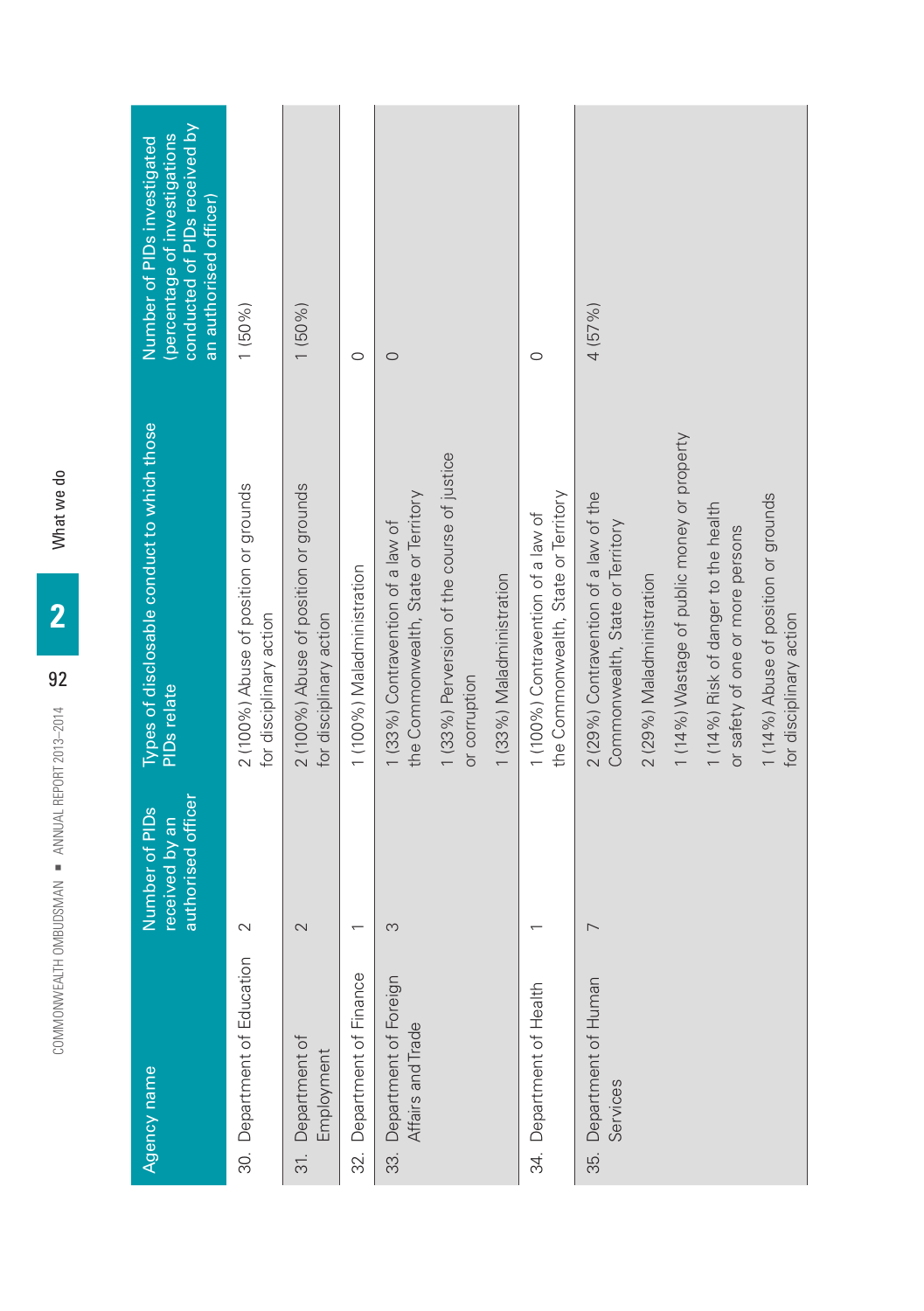| 2 (22%) Wastage of public money or property<br>3 (5%) Wastage of public money or property<br>3 (5%) Perversion of the course of justice<br>17 (28%) Abuse of position or grounds<br>the Commonwealth, State or Territory<br>the Commonwealth, State or Territory<br>2 (22%) Abuse of position or grounds<br>2 (22%) Abuse of position or grounds<br>1 (11%) Risk of danger to the health<br>4 (7%) Risk of danger to the health<br>31 (51%) Contravention of a law of<br>5 (56%) Contravention of a law of<br>or safety or one or more persons<br>or safety of one or more persons<br>4 (44%) Maladministration<br>2 (22%) Maladministration<br>3 (5%) Maladministration<br>for disciplinary action<br>for disciplinary action<br>for disciplinary action<br>or corruption<br>$\overline{6}$<br>$\circ$<br>$\circ$<br>Immigration and Border<br>Parliamentary Services<br>38. Department of Social<br>36. Department of<br>Department of<br>Protection<br>Services<br>37. | Agency name | authorised officer<br>Number of PIDs<br>received by an | Types of disclosable conduct to which those<br><b>PIDs</b> relate | conducted of PIDs received by<br>(percentage of investigations<br>Number of PIDs investigated<br>an authorised officer) |
|---------------------------------------------------------------------------------------------------------------------------------------------------------------------------------------------------------------------------------------------------------------------------------------------------------------------------------------------------------------------------------------------------------------------------------------------------------------------------------------------------------------------------------------------------------------------------------------------------------------------------------------------------------------------------------------------------------------------------------------------------------------------------------------------------------------------------------------------------------------------------------------------------------------------------------------------------------------------------|-------------|--------------------------------------------------------|-------------------------------------------------------------------|-------------------------------------------------------------------------------------------------------------------------|
|                                                                                                                                                                                                                                                                                                                                                                                                                                                                                                                                                                                                                                                                                                                                                                                                                                                                                                                                                                           |             |                                                        |                                                                   | 24 (39%)                                                                                                                |
|                                                                                                                                                                                                                                                                                                                                                                                                                                                                                                                                                                                                                                                                                                                                                                                                                                                                                                                                                                           |             |                                                        |                                                                   |                                                                                                                         |
|                                                                                                                                                                                                                                                                                                                                                                                                                                                                                                                                                                                                                                                                                                                                                                                                                                                                                                                                                                           |             |                                                        |                                                                   |                                                                                                                         |
|                                                                                                                                                                                                                                                                                                                                                                                                                                                                                                                                                                                                                                                                                                                                                                                                                                                                                                                                                                           |             |                                                        |                                                                   |                                                                                                                         |
|                                                                                                                                                                                                                                                                                                                                                                                                                                                                                                                                                                                                                                                                                                                                                                                                                                                                                                                                                                           |             |                                                        |                                                                   |                                                                                                                         |
|                                                                                                                                                                                                                                                                                                                                                                                                                                                                                                                                                                                                                                                                                                                                                                                                                                                                                                                                                                           |             |                                                        |                                                                   |                                                                                                                         |
|                                                                                                                                                                                                                                                                                                                                                                                                                                                                                                                                                                                                                                                                                                                                                                                                                                                                                                                                                                           |             |                                                        |                                                                   | 6(67%)                                                                                                                  |
|                                                                                                                                                                                                                                                                                                                                                                                                                                                                                                                                                                                                                                                                                                                                                                                                                                                                                                                                                                           |             |                                                        |                                                                   |                                                                                                                         |
|                                                                                                                                                                                                                                                                                                                                                                                                                                                                                                                                                                                                                                                                                                                                                                                                                                                                                                                                                                           |             |                                                        |                                                                   |                                                                                                                         |
|                                                                                                                                                                                                                                                                                                                                                                                                                                                                                                                                                                                                                                                                                                                                                                                                                                                                                                                                                                           |             |                                                        |                                                                   | 5 (56%)                                                                                                                 |
|                                                                                                                                                                                                                                                                                                                                                                                                                                                                                                                                                                                                                                                                                                                                                                                                                                                                                                                                                                           |             |                                                        |                                                                   |                                                                                                                         |
|                                                                                                                                                                                                                                                                                                                                                                                                                                                                                                                                                                                                                                                                                                                                                                                                                                                                                                                                                                           |             |                                                        |                                                                   |                                                                                                                         |
|                                                                                                                                                                                                                                                                                                                                                                                                                                                                                                                                                                                                                                                                                                                                                                                                                                                                                                                                                                           |             |                                                        |                                                                   |                                                                                                                         |

What we do

COMMONWEALTH OMBUDSMAN (2013–2013–2014) ANNUAL REPORT 2013–2014 WHAT WE DO COMMON WE DO CONTRIBUTED AT A CHARGE AND MALL COMMON WE DO CONTRIBUTED AND MALL COMMON WAS CONTRIBUTED ON A SAFE OF DRIVING WHAT CONTRIBUTED AND MA

COMMONWEALTH OMBUDSMAN ANNUAL REPORT 2013-2014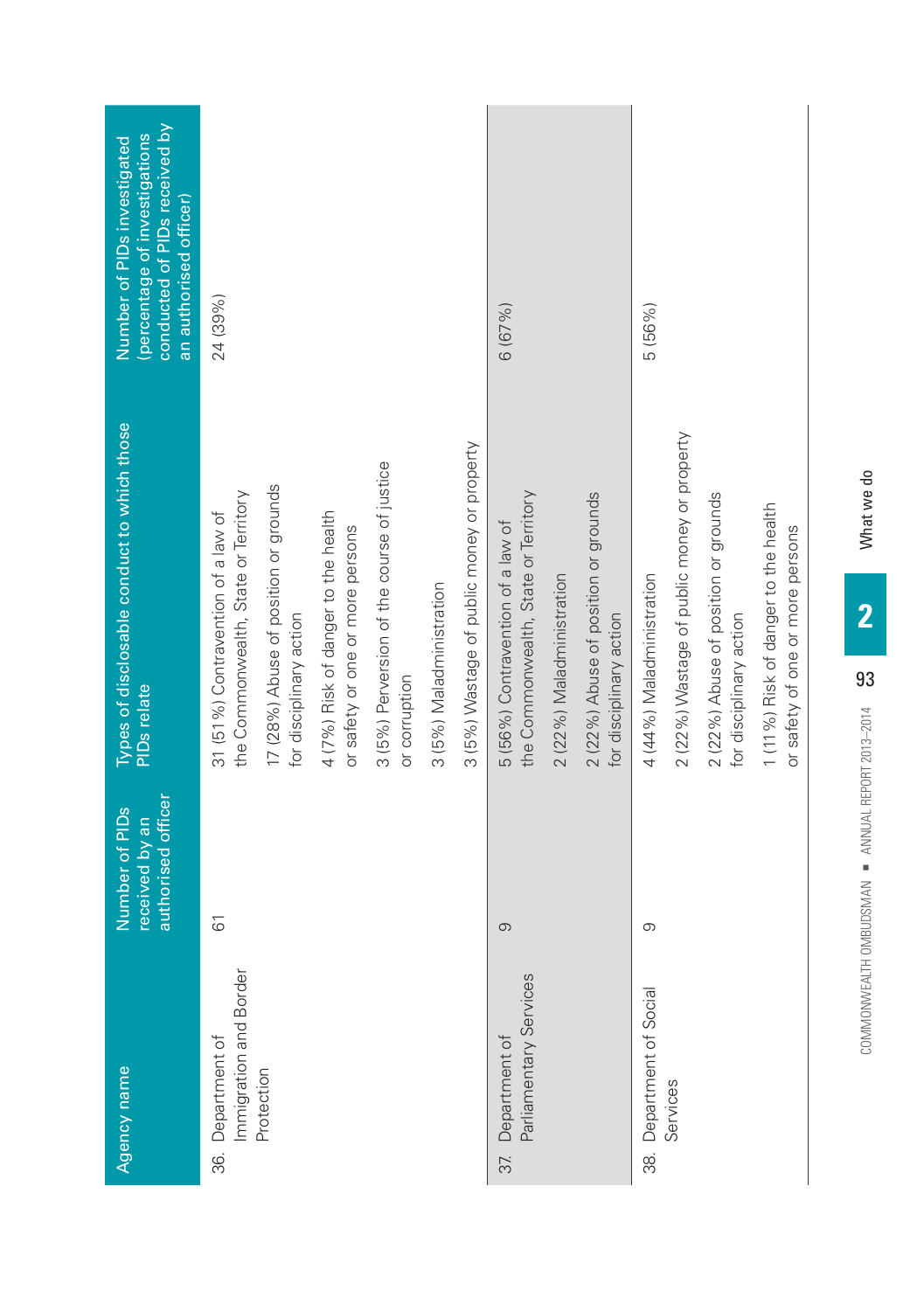| Agency name                                         | authorised officer<br>Number of PIDs<br>received by an | Types of disclosable conduct to which those<br><b>PIDs</b> relate          | conducted of PIDs received by<br>(percentage of investigations<br>Number of PIDs investigated<br>an authorised officer) |
|-----------------------------------------------------|--------------------------------------------------------|----------------------------------------------------------------------------|-------------------------------------------------------------------------------------------------------------------------|
| 39. Department of the<br>Environment                |                                                        | 1 (100%) Abuse of position or grounds<br>for disciplinary action           | 1 (100%)                                                                                                                |
| 40. Department of Treasury <sup>9</sup>             |                                                        | 1 (100%) Abuse of position or grounds<br>for disciplinary action           | $\circ$                                                                                                                 |
| 41. Family Court and Federal<br>Circuit Court       |                                                        | 1 (100%) Contravention of a law of the<br>Commonwealth, State or Territory | 1 (100%)                                                                                                                |
| 42. IP Australia                                    | $\mathbf 2$                                            | 2 (50%) Abuse of position or grounds<br>for disciplinary action            | $\circ$                                                                                                                 |
|                                                     |                                                        | 1 (25%) Maladministration                                                  |                                                                                                                         |
|                                                     |                                                        | 1 (25%) Abuse of Public Trust                                              |                                                                                                                         |
| 43. National Archives of                            | 2                                                      | 1 (50%) Maladministration                                                  | $1(50\%)$                                                                                                               |
| Australia                                           |                                                        | 1 (50%) Abuse of position or grounds<br>for disciplinary action            |                                                                                                                         |
| Medical Research Council<br>44. National Health and | 2                                                      | 2 (100%) Risk of danger to the health<br>or safety of one or more persons  | $\circ$                                                                                                                 |
| 45. National Museum of<br>Australia                 | S                                                      | 2 (67%) Abuse of position or grounds<br>for disciplinary action            | $3(100\%)$                                                                                                              |
|                                                     |                                                        | 1 (33%) Risk of danger to the health<br>or safety or one or more persons   |                                                                                                                         |

9 Includes reporting for the Australian Office of Financial Management and the Royal Australian Mint. Includes reporting for the Australian Office of Financial Management and the Royal Australian Mint.

What we do OD BAN TOWN OMBURSMAN IN THE SEARCH OMBURSMAN IN THE SEARCH OF THE SEARCH OF THE SEARCH OF THE SEARCH OF THE SEARCH OF THE SEARCH OF THE SEARCH OF THE SEARCH OF THE SEARCH OF THE SEARCH OF THE SEARCH OF THE SEARCH OF THE S

**2**

94

COMMONWEALTH OMBUDSMAN = ANNUAL REPORT 2013-2014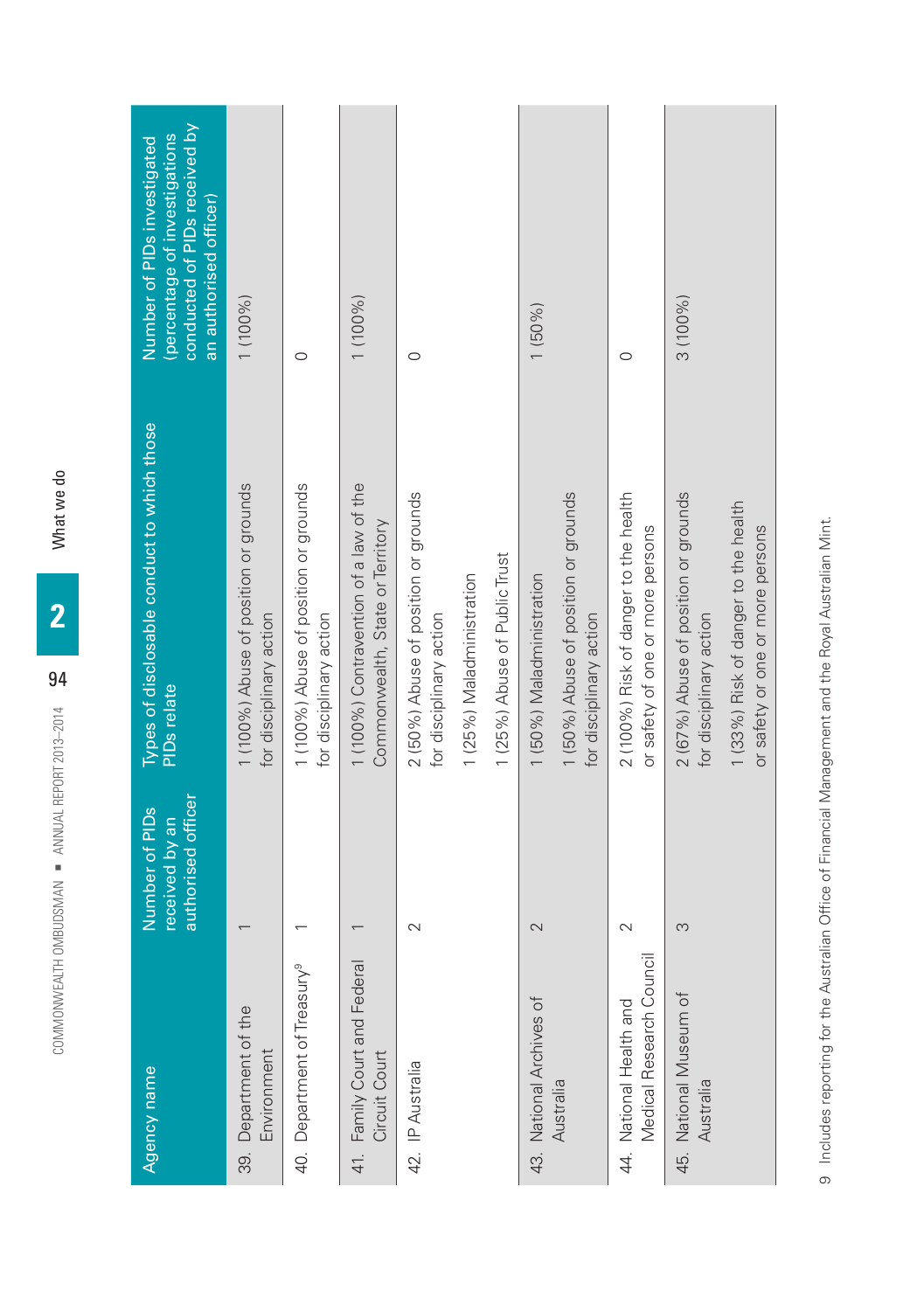| Agency name                                                                            | authorised officer<br>Number of PIDs<br>received by an | Types of disclosable conduct to which those<br>PID <sub>s</sub> relate                                                             | conducted of PIDs received by<br>(percentage of investigations<br>Number of PIDs investigated<br>an authorised officer) |
|----------------------------------------------------------------------------------------|--------------------------------------------------------|------------------------------------------------------------------------------------------------------------------------------------|-------------------------------------------------------------------------------------------------------------------------|
| Management Authority<br>and Environmental<br>46. National Offshore<br>Petroleum Safety |                                                        | 1 (100%) Maladministration                                                                                                         | 1 (100%)                                                                                                                |
| 47. NBN Co Limited                                                                     | 4                                                      | the Commonwealth, State or Territory<br>1 (25%) Contravention of a law of<br>3 (75%) Maladministration                             | 1(25%)                                                                                                                  |
| 48. Torres Strait Regional<br>Authority                                                |                                                        | Contravention of a law of the Commonwealth,<br>State or Territory/Risk of danger to the health<br>or safety of one or more persons |                                                                                                                         |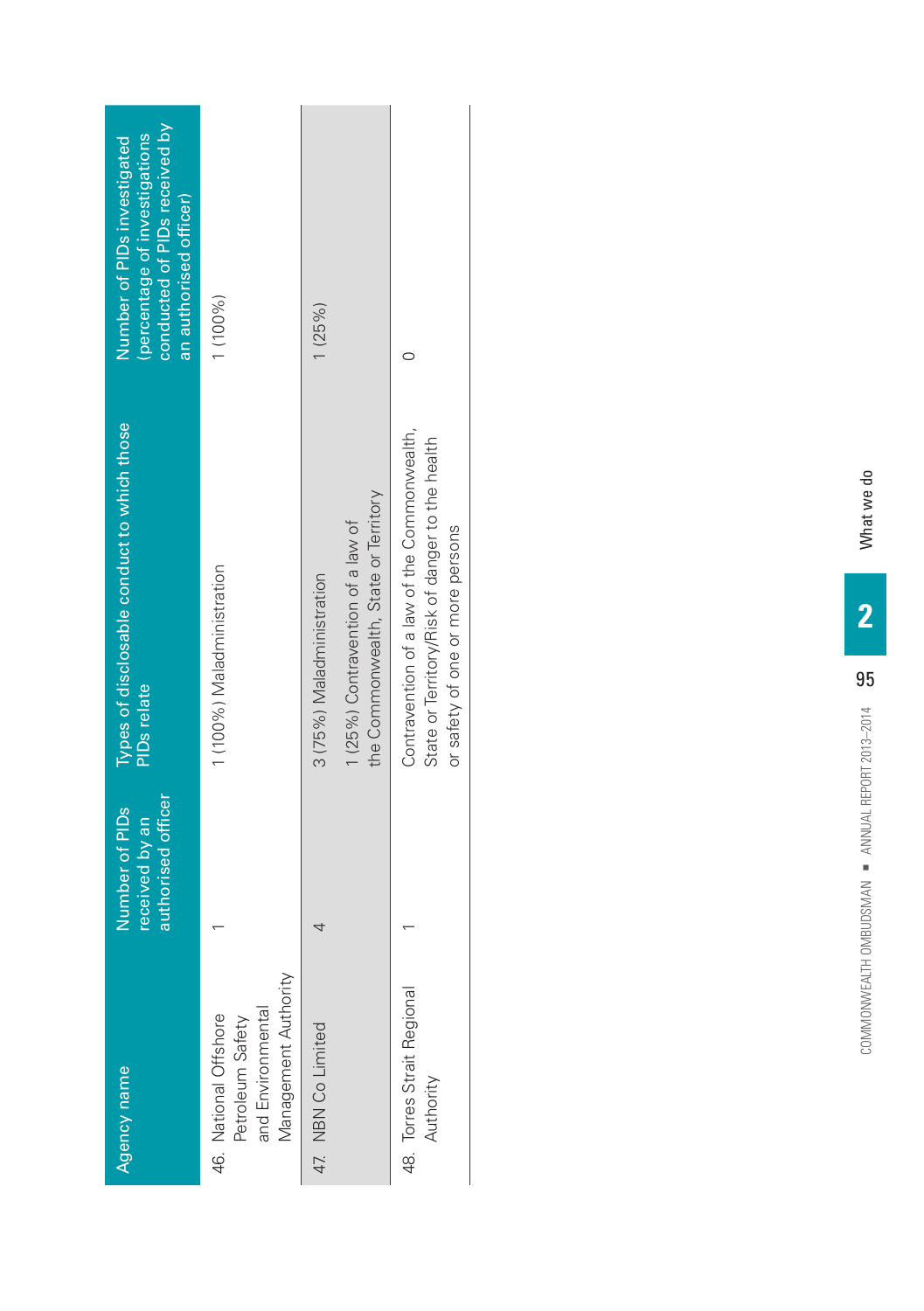# Agencies that recorded receiving no PIDs

- 1. AAF Company
- 2. Aboriginal Hostels Limited
- 3. Albury Wodonga Development Corporation
- 4. Anindilyakwa Land Council
- 5. Army and Air Force Canteen Service
- 6. Asbestos Safety and Eradication Agency
- 7. Attorney-General's Department
- 8. Auditing and Assurance Standards Board
- 9. Australia Council
- 10. Australian Accounting Standards Board
- 11. Australian Aged Care Quality Agency
- 12. Australian Broadcasting Corporation
- 13. Australian Centre for International Agricultural Research
- 14. Australian Commission for Law Enforcement Integrity
- 15. Australian Commission on Safety and Quality in Healthcare
- 16. Australian Competition and Consumer Commission
- 17. Australian Electoral Commission
- 18. Australian Film, Television and Radio School
- 19. Australian Financial Security Authority
- 20. Australian Hearing Services
- 21. Australian Human Rights Commission
- 22. Australian Institute for Teaching and School Leadership Ltd
- 23. Australian Institute of Aboriginal and Torres Strait Islander Studies
- 24. Australian Institute of Criminology
- 25. Australian Institute of Family Studies
- 26. Australian Institute of Health and Welfare
- 27. Australian Institute of Marine Science
- 28. Australian Law Reform Commission
- 29. Australian Maritime Safety Authority
- 30. Australian Military Forces Relief Trust Fund
- 31. Australian National Audit Office
- 32. Australian National Maritime Museum
- 33. Australian National Preventive Health Authority
- 34. Australian Pesticides and Veterinary Medicines Authority
- 35. Australian Prudential Regulation Authority
- 36. Australian Radiation Protection and Nuclear Safety Agency
- 37. Australian Reinsurance Pool Corporation
- 38. Australian Renewable Energy Agency
- 39. Australian Research Council
- 40. Australian River Company Ltd
- 41. Australian Securities and Investments Commission
- 42. Australian Skills Quality Authority
- 43. Australian Sports Anti-Doping Authority
- 44. Australian Sports Commission
- 45. Australian Sports Foundation Ltd
- 46. Australian Strategic Policy Institute
- 47. Australian Trade Commission (Austrade)
- 48. Australian Transaction Reports and Analysis Centre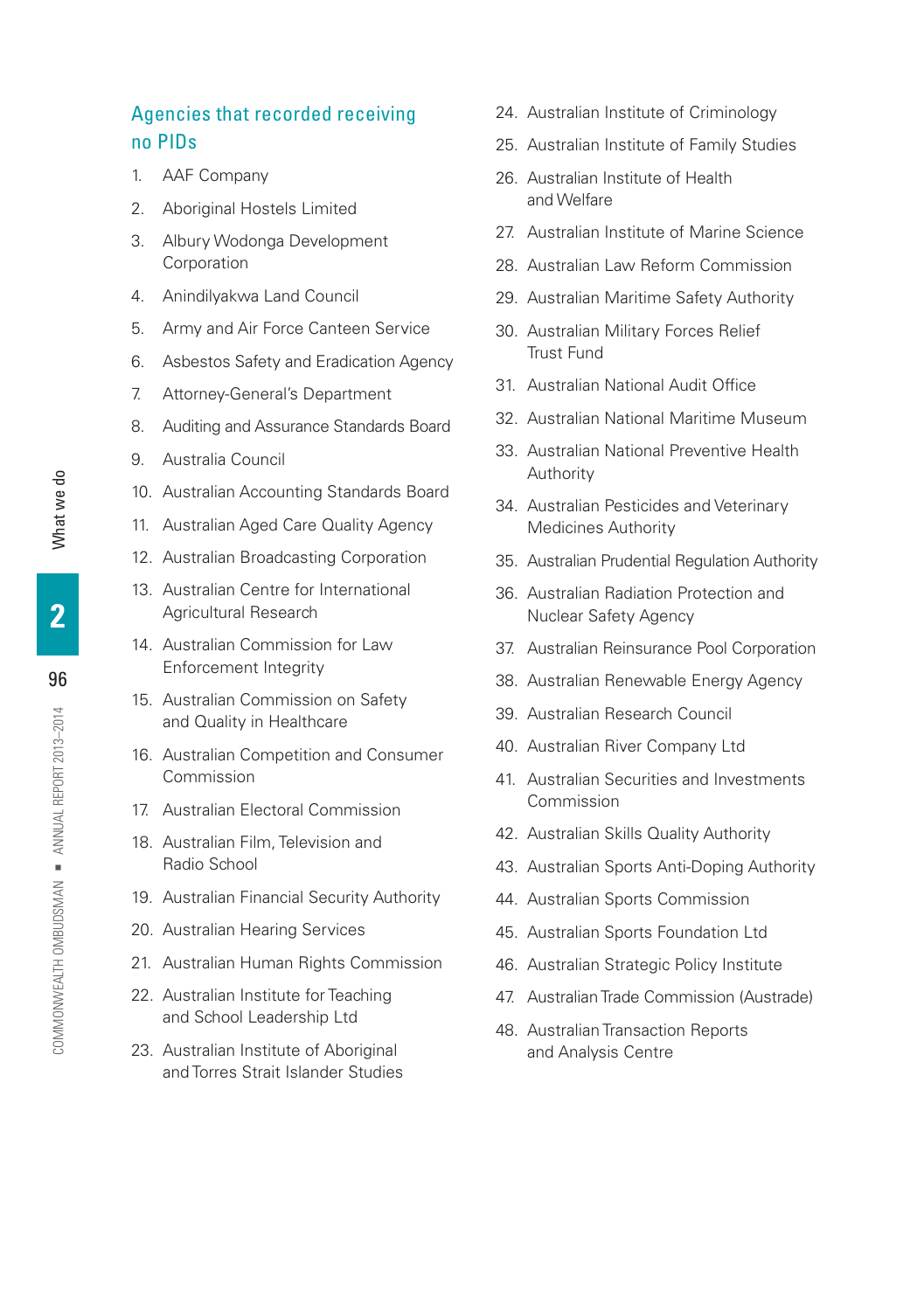- 49. Australian Transport Safety Bureau
- 50. Bundanon Trust
- 51. Cancer Australia
- 52. Clean Energy Finance Corporation
- 53. Clean Energy Regulator
- 54. Climate Change Authority
- 55. Coal Mining Industry (Long Service Leave Funding) Corporation
- 56. Commonwealth Director of Public Prosecutions
- 57. Commonwealth Grants Commission
- 58. Commonwealth Ombudsman
- 59. Commonwealth Superannuation Corporation
- 60. Corporations and Markets Advisory Committee
- 61. Cotton Research & Development **Corporation**
- 62. Creative Partnerships Australia
- 63. CrimTrac Agency
- 64. Defence Housing Australia
- 65. Defence Intelligence Organisation
- 66. Department of Communications
- 67. Department of Industry (includes Geoscience Australia and Australian Astronomical Observatory)
- 68. Department of Infrastructure and Regional Development
- 69. Department of the House of Representatives
- 70. Department of the Prime Minister and Cabinet
- 71. Department of the Senate
- 72. Department of Veterans' Affairs
- 73. Director of National Parks
- 74. Export Finance and Insurance Corporation
- 75. Fair Work Building Industry Inspectorate (Fair Work Building & Construction)
- 76. Fair Work Commission
- 77. Fair Work Ombudsman
- 78. Federal Court of Australia
- 79. Fisheries Research and Development Corporation
- 80. Food Standards Australia New Zealand
- 81. Future Fund Management Agency
- 82. General Practice Education and Training Limited
- 83. Grains Research and Development Corporation
- 84. Grape and Wine Research and Development Corporation
- 85. Great Barrier Reef Marine Park Authority
- 86. Health Workforce Australia
- 87. High Court of Australia
- 88. IIF Investments Pty Ltd
- 89. Independent Hospital Pricing Authority
- 90. Indigenous Business Australia
- 91. Indigenous Land Corporation
- 92. Inspector-General of Intelligence and Security
- 93. Medibank Private Limited
- 94. Migration Review Tribunal and Refugee Review Tribunal
- 95. Moorebank Intermodal Company Limited
- 96. Murray-Darling Basin Authority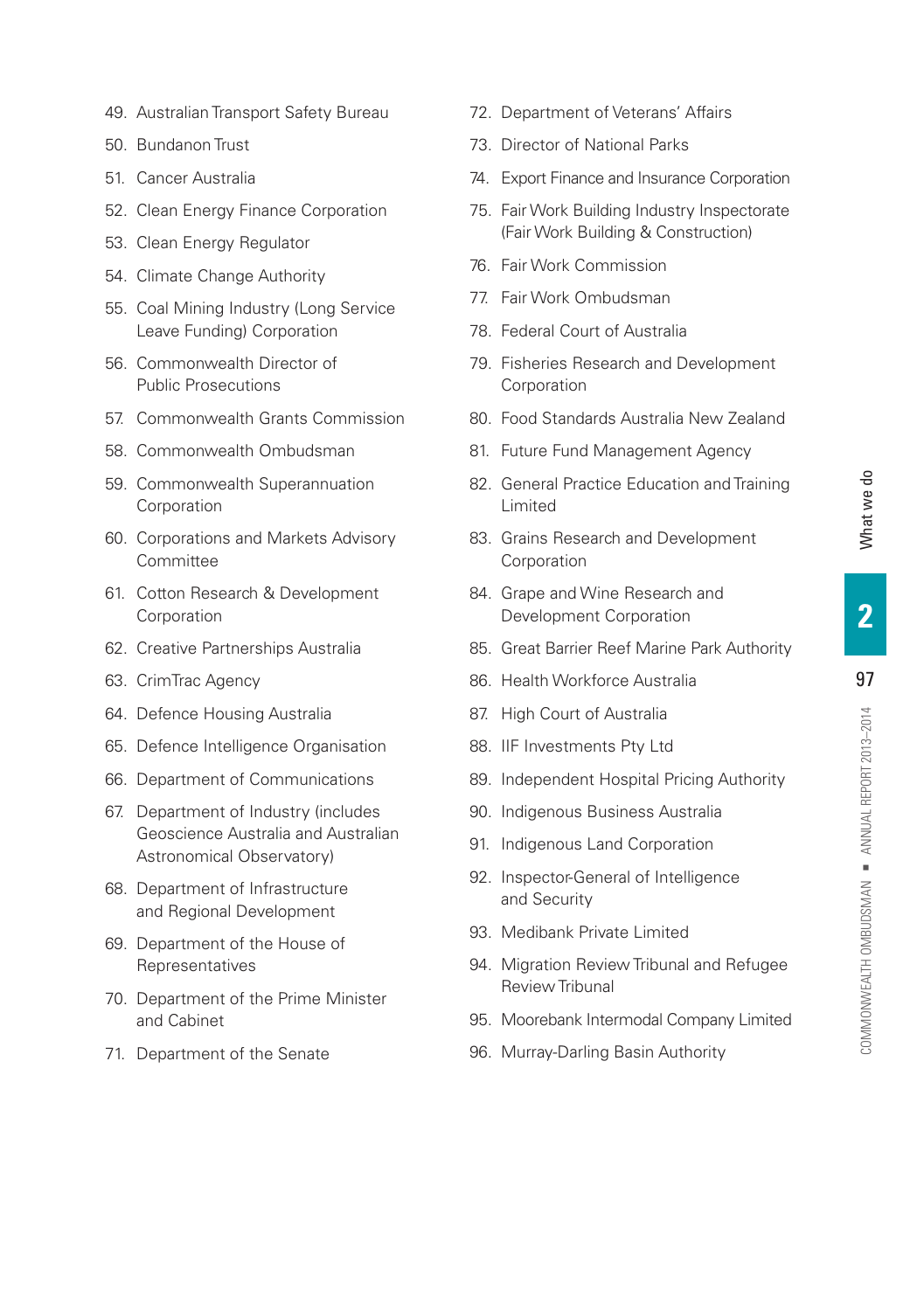- 97. Museum of Australian Democracy at Old Parliament House
- 98. National Australia Day Council
- 99. National Capital Authority
- 100.National Competition Commission
- 101. National Disability Insurance Agency
- 102.National Film and Sound Archive of Australia
- 103.National Gallery of Australia
- 104.National Health Funding Body
- 105.National Health Performance Authority
- 106.National Library of Australia
- 107. National Mental Health Commission
- 108.National Portrait Gallery of Australia
- 109.National Transport Commission
- 110. National Water Commission
- 111. Northern Land Council
- 112.Office of National Assessments
- 113.Office of Parliamentary Counsel
- 114.Office of the Australian Information Commissioner
- 115.Office of the Inspector-General of Taxation
- 116.Office of the Official Secretary to the Governor-General
- 117. Organ and Tissue Authority
- 118.Outback Stores Pty Ltd
- 119. Parliamentary Budget Office
- 120.Private Health Insurance Administration Council
- 121. Private Health Insurance Ombudsman
- 122.Productivity Commission
- 123.Professional Services Review Agency
- 124.Reserve Bank of Australia
- 125.Royal Australian Air Force Veterans' Residences Trust Fund
- 126.Royal Australian Air Force Welfare Recreational Company
- 127. Royal Australian Air Force Welfare Trust Fund
- 128.Royal Australian Navy Central Canteens Board (trading as Navy Canteens)
- 129.Royal Australian Navy Relief Trust Fund
- 130.Rural Industries Research and Development Corporation
- 131. Safe Work Australia
- 132.Screen Australia
- 133.Special Broadcasting Services Corporation
- 134.Sydney Harbour Federation Trust
- 135.Telecommunications Universal Service Management Agency
- 136.Tertiary Education Quality and Standards Agency
- 137. Tiwi Land Council
- 138.Tourism Australia
- 139.Wine Australia Corporation
- 140.Workplace Gender Equality Agency
- 141.Wreck Bay Aboriginal Community Council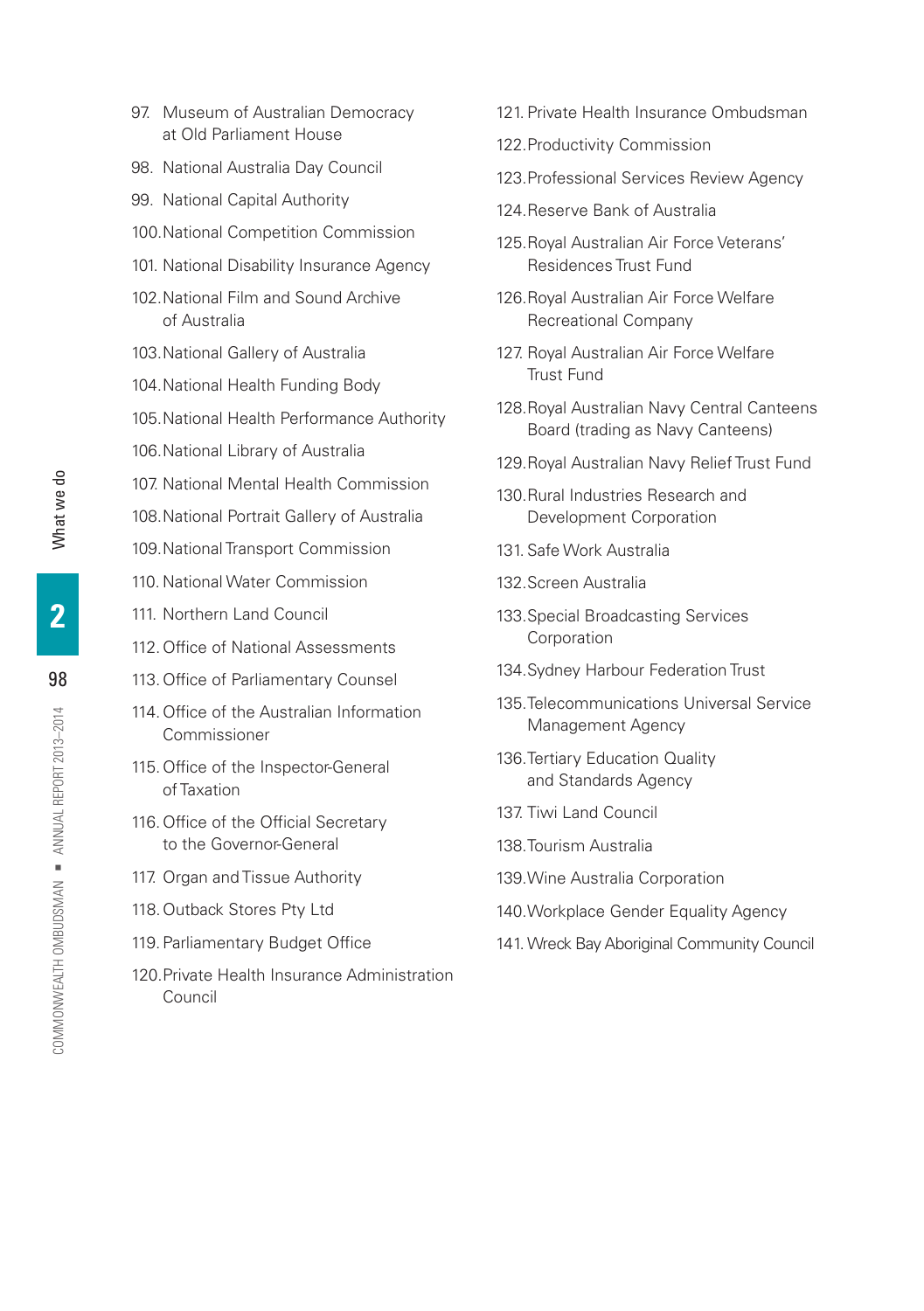|                                                         | respective to the process of the process in the product of the product of the control of the control of the product of the product of the product of the product of the product of the product of the product of the product o                                              |
|---------------------------------------------------------|-----------------------------------------------------------------------------------------------------------------------------------------------------------------------------------------------------------------------------------------------------------------------------|
| Agency                                                  | Actions                                                                                                                                                                                                                                                                     |
| Airservices Australia                                   | Referral to an alternative review procedure                                                                                                                                                                                                                                 |
| Australia Post                                          | 1st PID - decision not to investigate but staff updates issued to remind staff of correct procedures                                                                                                                                                                        |
|                                                         | 2nd PID - discontinued the services of a sub-contractor                                                                                                                                                                                                                     |
| Australian Crime Commission                             |                                                                                                                                                                                                                                                                             |
| Australian Customs and Border Protection<br>Service     | PID Investigations have resulted in acceptance of recommendations for the following actions:<br>commencement of Code of Conduct enquiries in some matters and other matters being held<br>for information only                                                              |
| Australian Federal Police                               | Nil - no action required                                                                                                                                                                                                                                                    |
| Organisation<br>Australian Geospatial-Intelligence      | Acted upon                                                                                                                                                                                                                                                                  |
| Australian Government Solicitor                         | 2. Issues raised in disclosure to be dealt with by supervisor taking appropriate management action<br>Recommendations actioned for 3 of 4 investigations:<br>4. Investigation still under way at 30 June 2014<br>1. No further action be taken<br>3. Matter referred to AFP |
| Australian Nuclear Science & Technology<br>Organisation | An anonymous disclosure was received and promptly investigated. The allegation in the<br>disclosure was not substantiated and the report made no recommendations                                                                                                            |
| Australian Public Service Commission                    | Conduct a further investigation                                                                                                                                                                                                                                             |
| Australian Rail Track Corporation                       | $\circ$                                                                                                                                                                                                                                                                     |
| Australian Secret Intelligence Service                  | In train                                                                                                                                                                                                                                                                    |
|                                                         |                                                                                                                                                                                                                                                                             |

mendations in renorts relation to PID investigations hy agency Table 2.6: Actions that the principal officer took in response to recommendations in reports relating to PID investigations, by agency reennnee to recom Table 2 6: Actions that the principal officer took in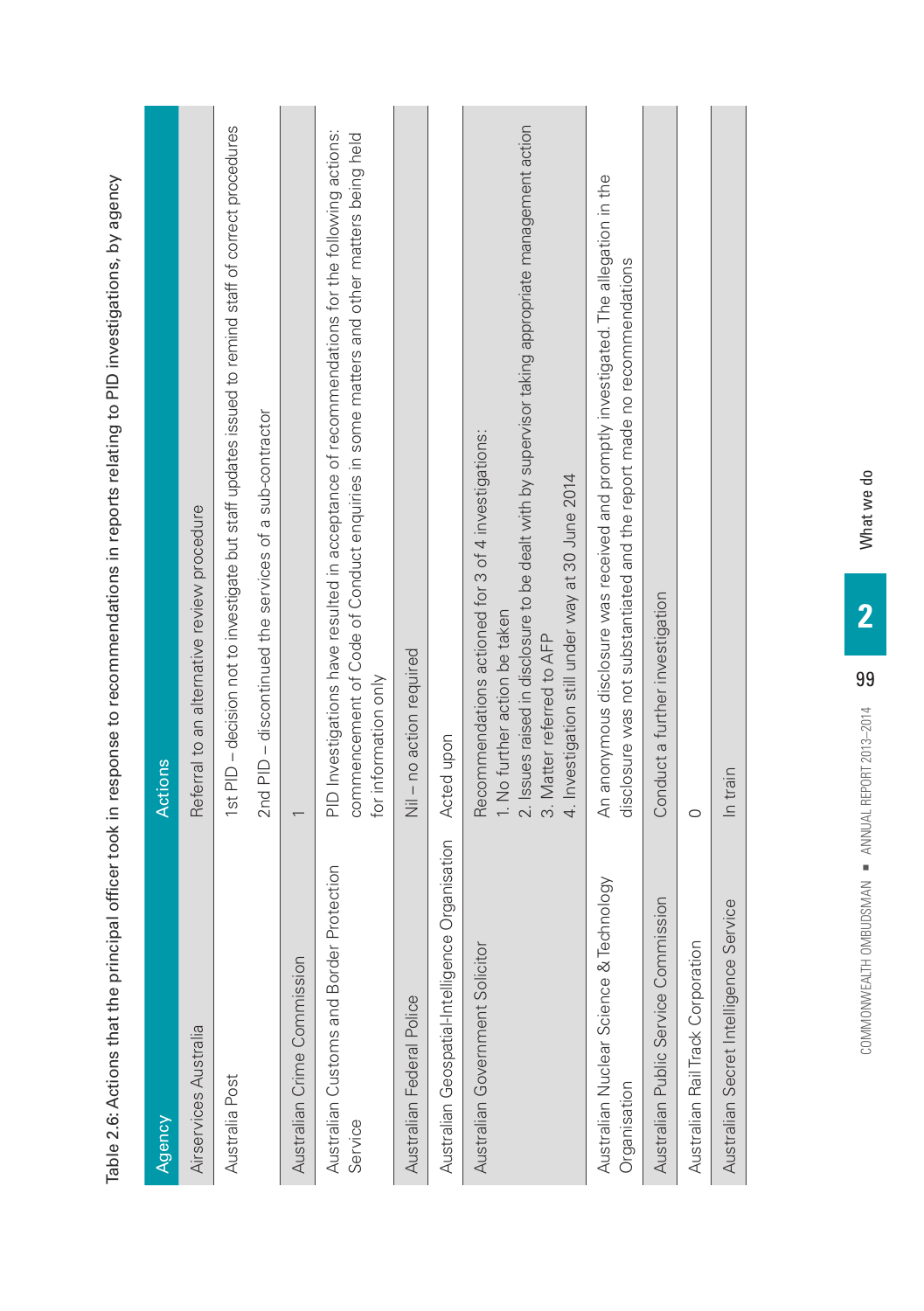| Agency                                                          | <b>Actions</b>                                                                                                                                                               |
|-----------------------------------------------------------------|------------------------------------------------------------------------------------------------------------------------------------------------------------------------------|
| Administrative Appeals Tribunal                                 | Decided under s 48 of the PID Act not to investigate further                                                                                                                 |
| Australian Fisheries Management Authority                       | Not applicable                                                                                                                                                               |
| Organisation<br>Australian Security Intelligence                | Acted upon                                                                                                                                                                   |
| Australian Taxation Office <sup>10</sup>                        | awareness-raising session; reminders of the APS Values under the Public Service Act<br>Referral of one matter for consideration under the COC procedures; facilitation of an |
| Civil Aviation Safety Authority                                 | $\circ$                                                                                                                                                                      |
| Comcare                                                         |                                                                                                                                                                              |
| and Industrial Research Organisation<br>Commonwealth Scientific | Two matters are ongoing and for the third matter a decision was made that it was the subject<br>of a different investigation under a law of the Commonwealth                 |
| ComSuper                                                        | No further investigation or action required, available evidence did not support disclosure                                                                                   |
| Department of Agriculture                                       | Recommended that the matter be referred to the department's integrity and conduct team<br>under the Public Service Act                                                       |
| Department of Defence                                           | σ<br>There have been no recommendations made to the principal officer to undertake actions as<br>result of a PID investigation                                               |
| Department of Education                                         | $\circ$                                                                                                                                                                      |
| Department of Employment                                        | No actions required                                                                                                                                                          |
| Department of Human Services                                    | $\circ$                                                                                                                                                                      |

What we do

100

COMMONWEALTH OMBURSMAN IN THE SEARCH OMBURSMAN IN THE SEARCH OF THE SEARCH OF THE SEARCH SEARCH COMMUNISM COMMUNISM

COMMONWEALTH OMBUDSMAN · ANNUAL REPORT 2013-2014

10 Includes reporting for the Australian Charities and Not-for-Profit Commission. 10 Includes reporting for the Australian Charities and Not-for-Profit Commission.